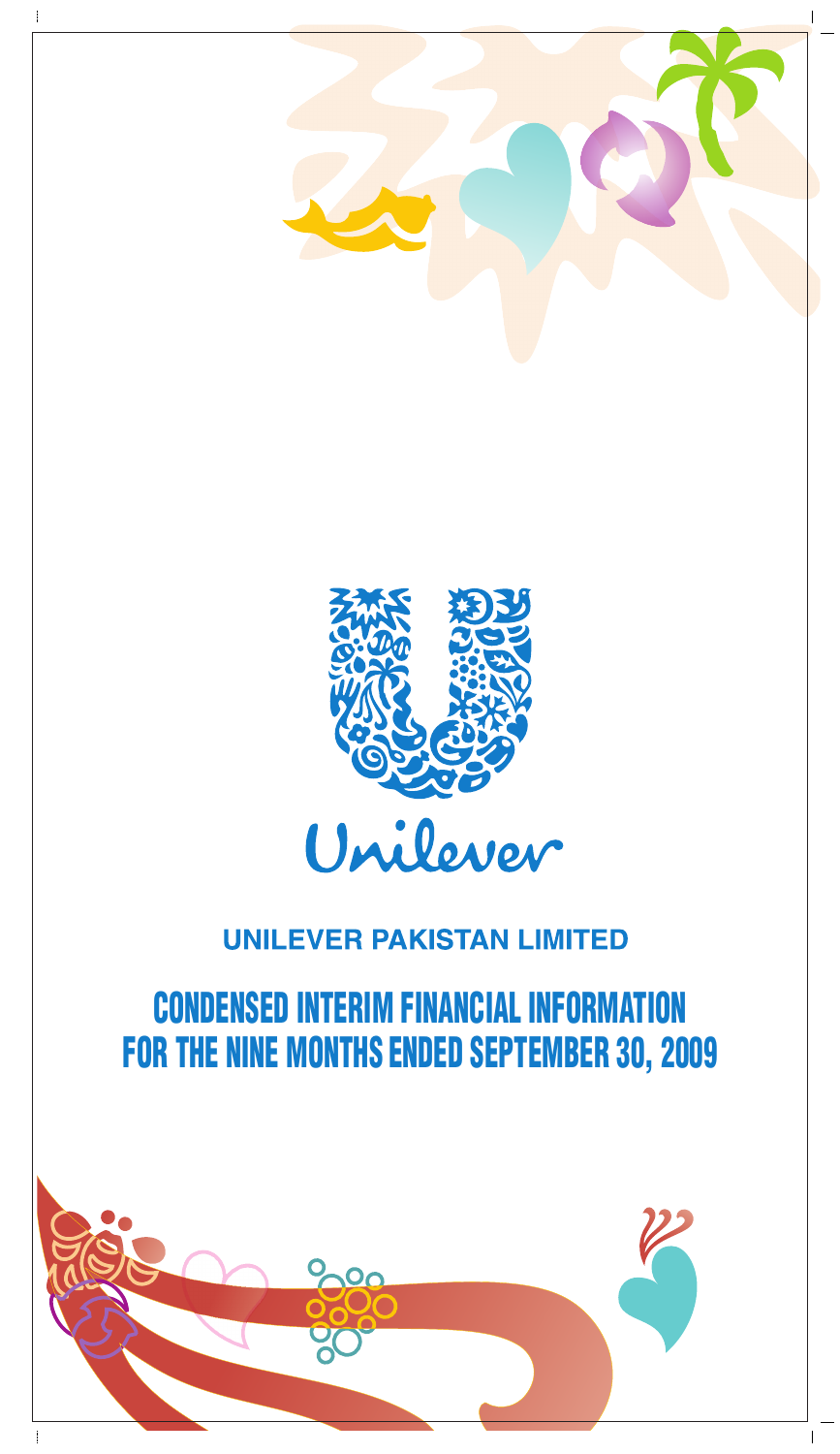# **COMPANY INFORMATION**

# **BOARD OF DIRECTORS**

Mr. M. Qayser Alam **Executive Director** Mr. Noeman Shirazi **Executive Director** Ms. Shazia Syed **Executive Director** 

Mr. Ehsan A. Malik Chairman & Chief Executive Mr. Imran Husain Executive Director & CFO Mr. Zaffar A. Khan Non- Executive Director Mr. Khalid Rafi Non- Executive Director

## **COMPANY SECRETARY**

Mr. Amar Naseer

## **AUDIT COMMITTEE**

| Mr. Zaffar A. Khan |
|--------------------|
| Mr. Khalid Rafi    |
| Mr. Qayser Alam    |
| Mr. Imtiaz Jaleel  |

## **AUDITORS**

Messrs A.F. Ferguson & Co. State Life Building No. 1-C I.I. Chundrigar Road Karachi.

## **REGISTERED OFFICE**

Avari Plaza Fatima Jinnah Road Karachi.

## **SHARE REGISTRATION OFFICE**

C/o Famco Associates (Pvt.) Ltd. State Life Building No. 1-A I.I. Chundrigar Road Karachi.

# **WEBSITE ADDRESS**

www.unileverpakistan.com.pk

Chairman **Member Member** Head of Internal Audit & Secretary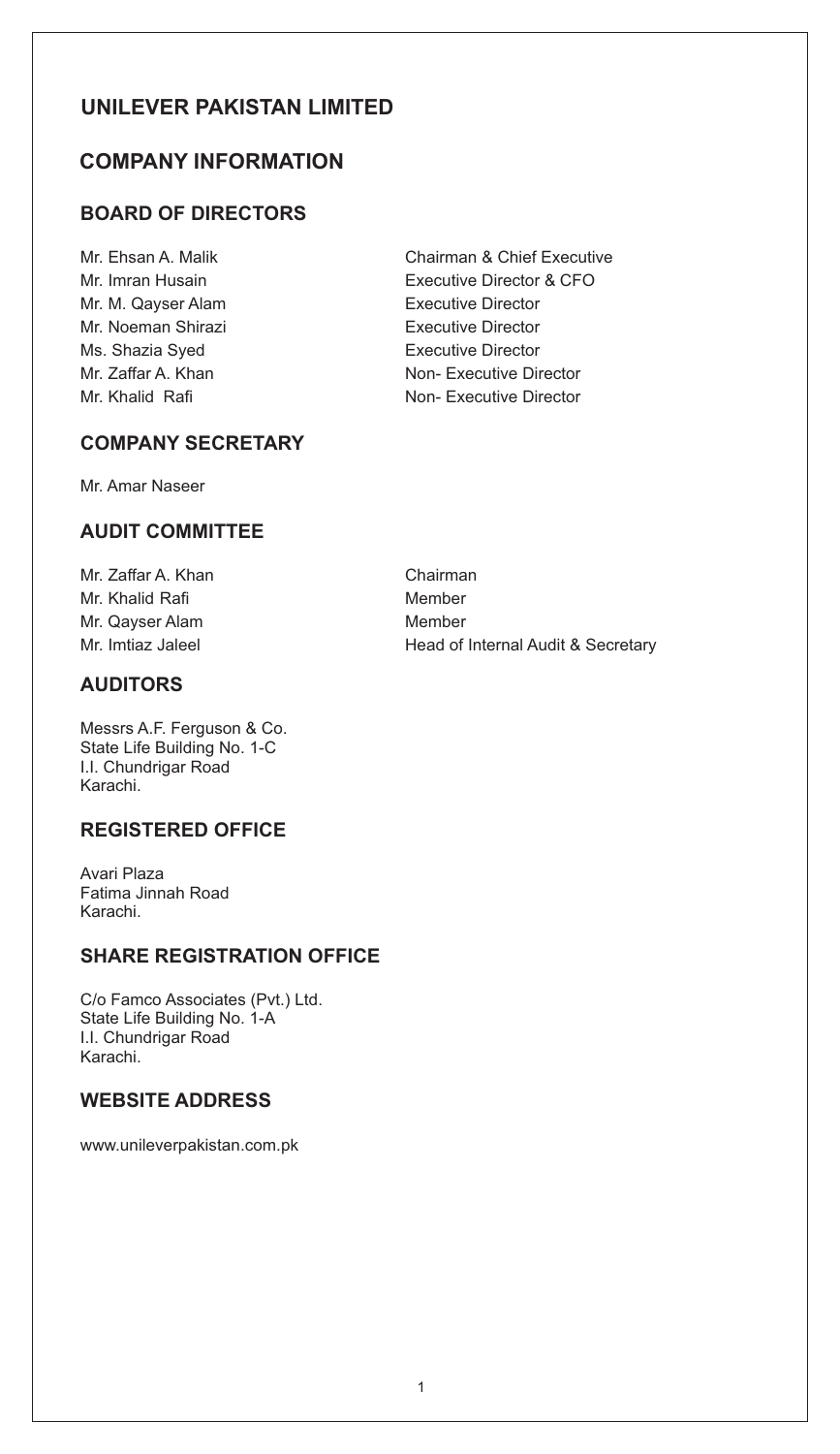# **DIRECTORS' REVIEW**

Turnover grew by 22% in the first nine months of 2009 despite challenging security and economic environment. Third quarter performance was broad based with strong volume growth in HPC, Ice-cream and Spreads. Gross Margin for nine months was healthy and in line with last year. Focus remained on enhancing consumer value while continuing to invest behind brands. Earnings per share grew by 16.4%.

|                                 | Nine months ended September 30 |            |  |
|---------------------------------|--------------------------------|------------|--|
|                                 | 2009                           | 2008       |  |
| Net Sales (Rs.000)              | 28,508,781                     | 23.280.935 |  |
| Profit before taxation (Rs.000) | 3,370,165                      | 2.888.621  |  |
| Profit after taxation (Rs.000)  | 2,292,248                      | 1.969.757  |  |
|                                 | 172.43                         | 148.17     |  |

#### **Home & Personal Care**

HPC turnover grew by 29%. Surf, Lifebuoy, Sunsilk, Ponds and Fair & Lovely delivered strong volume growth by virtue of enhanced consumer value, supported by increased advertising and promotional effectiveness. Our diversified brand portfolio straddles the socio economic pyramid. This helped meet the challenge of recessionary pressures as consumers continued to down-trade. Surf built on its brand equity and remained top of mind with consumers through its *"Dirt is Good"* campaign. Lifebuoy's *"Healthy Ho Ga Pakistan"* activity was well received. Sunsilk's *Conditioners* campaign is playing the role of category building.

#### **Beverages**

Beverages volume declined sharply in the face of rampant smuggling through misuse of the Afghanistan Pakistan Transit Trade Agreement. In addition, sharp increase in international tea cost and the depreciating Rupee continue to impact margin. Consumer value enhancing exercises included promotions in both Lipton tea bags and packet teas.

#### **Frozen Dessert / Ice Cream**

Off-take in Frozen desserts / Ice cream improved in the quarter ended  $30<sup>th</sup>$  September despite continuing power outages. Innovations like Black Forest Cake launched during Ramzan were well received as Wall's built on its strategy of making Ice Cream consumption a part of Eid celebrations. Paddle Pop "Pyrata" and Moo range also continue to appeal to young consumers. The company was able to maintain key consumer price points to provide maximum value to our customers.

#### **Spreads**

The category continued to achieve reasonable top line growth with Blue Band at the forefront with its "Growth Meter" campaign.

#### **Future Outlook**

The company's broad portfolio of popular brands, backed by heightened media presence is well poised to benefit from upturn in consumer sentiment. Strong distribution network in rural areas and superior presence in Modern Trade will positively impact share in these growing parts of the marketplace. On-ground brand activation campaigns in urban areas may be constrained by security conditions. Stability in commodity costs and exchange value of the Rupee are key to maintaining margin. Volume and profitability of the Beverages business are contingent on favourable change in tariffs and / or the transit treaty with Afghanistan. Lobbying by Pakistan Tea Association and the company has yet to yield positive result.

On behalf of the Board

**Ehsan A. Malik** Chairman & Chief Executive

October 26, 2009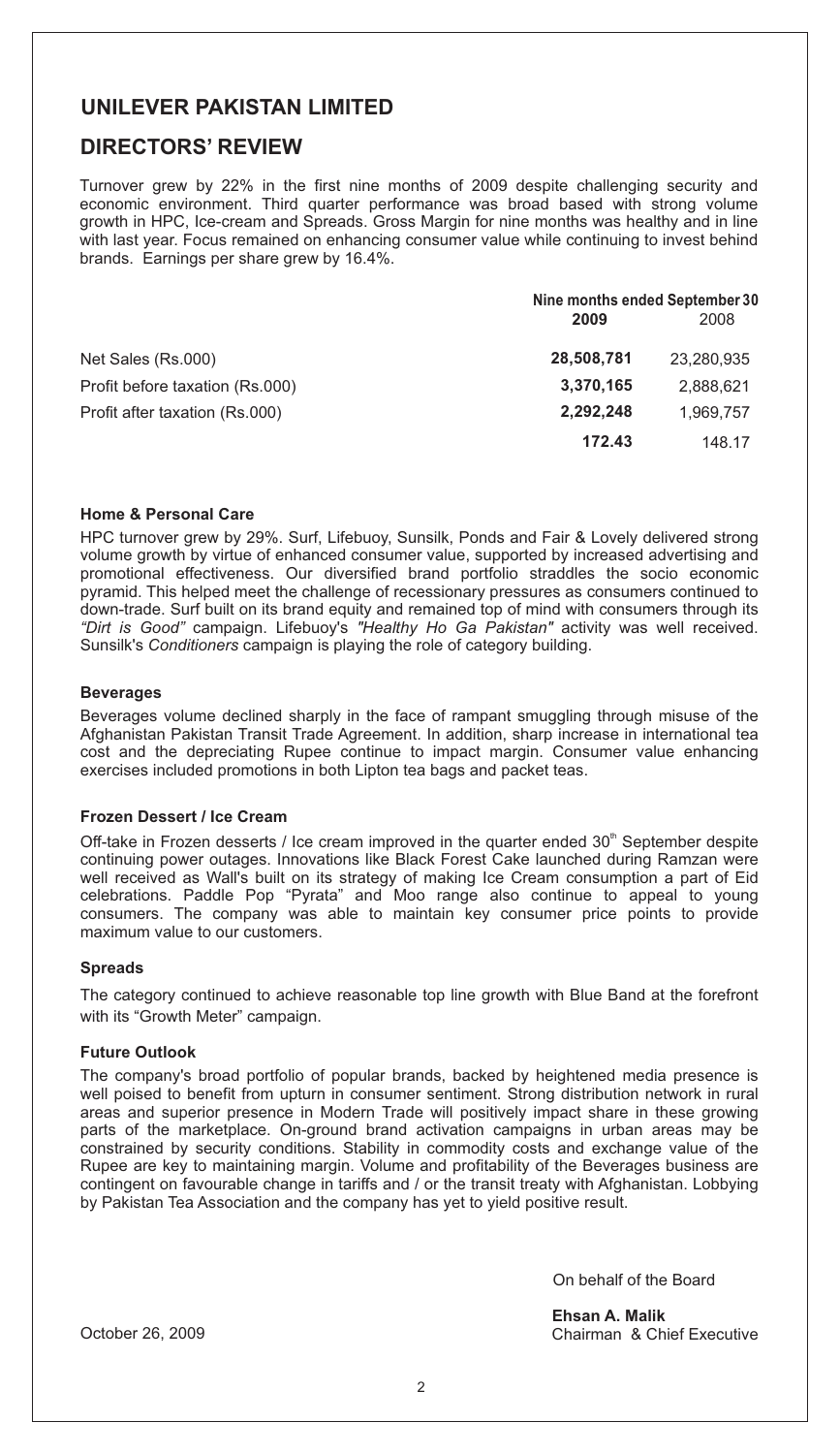## **CONDENSED INTERIM BALANCE SHEET AS AT SEPTEMBER 30, 2009**

|                                                        |      | <b>Unaudited</b>      | Audited              |
|--------------------------------------------------------|------|-----------------------|----------------------|
|                                                        | Note | September 30,<br>2009 | December 31,<br>2008 |
|                                                        |      | (Rupees in thousand)  |                      |
| <b>ASSETS</b>                                          |      |                       |                      |
| <b>Non-current assets</b>                              |      |                       |                      |
| Property, plant and equipment                          | 3    | 4,804,985             | 4,428,278            |
| Intangibles                                            |      | 3,652                 | 7,303                |
| Long term investments                                  |      | 95,202                | 95,202               |
| Long term loans                                        |      | 112,791               | 120,545              |
| Long term deposits and prepayments                     |      | 423,852               | 540,027              |
| Retirement benefits - prepayments                      | 4    | 168,611               | 205,355              |
| <b>Current assets</b>                                  |      | 5,609,093             | 5,396,710            |
| Stores and spares                                      |      | 261,742               | 241,753              |
| Stock in trade                                         |      | 4,144,370             | 4,251,914            |
| Trade debts                                            |      | 522,961               | 228,763              |
| Loans and advances                                     |      | 146,374               | 123,904              |
| Trade deposits and short term prepayments              |      | 673,658               | 516,443              |
| Other receivables                                      |      | 53,347                | 218,329              |
| Tax refunds due from Government                        |      | 264,006               | 301,813              |
| Cash and bank balances                                 |      | 92,162                | 106,789              |
|                                                        |      | 6,158,620             | 5,989,708            |
| <b>Total assets</b>                                    |      | 11,767,713            | 11,386,418           |
| <b>EQUITY AND LIABILITIES</b>                          |      |                       |                      |
| <b>Capital and reserves</b>                            |      |                       |                      |
| Share capital                                          |      | 669,477               | 669,477              |
| <b>Reserves</b>                                        |      | 1,857,986             | 1,546,281            |
|                                                        |      | 2,527,463             | 2,215,758            |
| Surplus on revaluation of fixed assets                 |      | 13,130                | 13,613               |
| <b>LIABILITIES</b>                                     |      |                       |                      |
| <b>Non-current liabilities</b>                         |      |                       |                      |
| Liabilities against assets subject to finance leases   |      | 62,186                | 77,327               |
| Deferred taxation                                      |      | 501,033               | 369,653              |
| Retirement benefits obligations                        | 4    | 299,763               | 239,794              |
|                                                        |      | 862,982               | 686,774              |
| <b>Current liabilities</b>                             |      |                       |                      |
| Trade and other payables<br>Accrued interest / mark up |      | 6,631,590<br>21,356   | 4,547,794<br>64,075  |
| Current maturity of liabilities against                |      |                       |                      |
| assets subject to finance leases                       |      | 27,245                | 32,322               |
| Provisions                                             |      | 397,007               | 593,559              |
| Dividend payable                                       |      | 1,223,036             |                      |
| Running finance under mark up arrangements             |      | 63,904                | 3,232,523            |
|                                                        |      | 8,364,138             | 8,470,273            |
| <b>Total liabilities</b>                               |      | 9,227,120             | 9,157,047            |
| <b>Contingency and commitments</b>                     | 5    |                       |                      |
| <b>Total equity and liabilities</b>                    |      | 11,767,713            | 11,386,418           |

The annexed notes 1 to 11 form an integral part of this condensed interim financial information.

**Ehsan A. Malik Imran Husain** Chairman & Chief Executive **Director & CFO**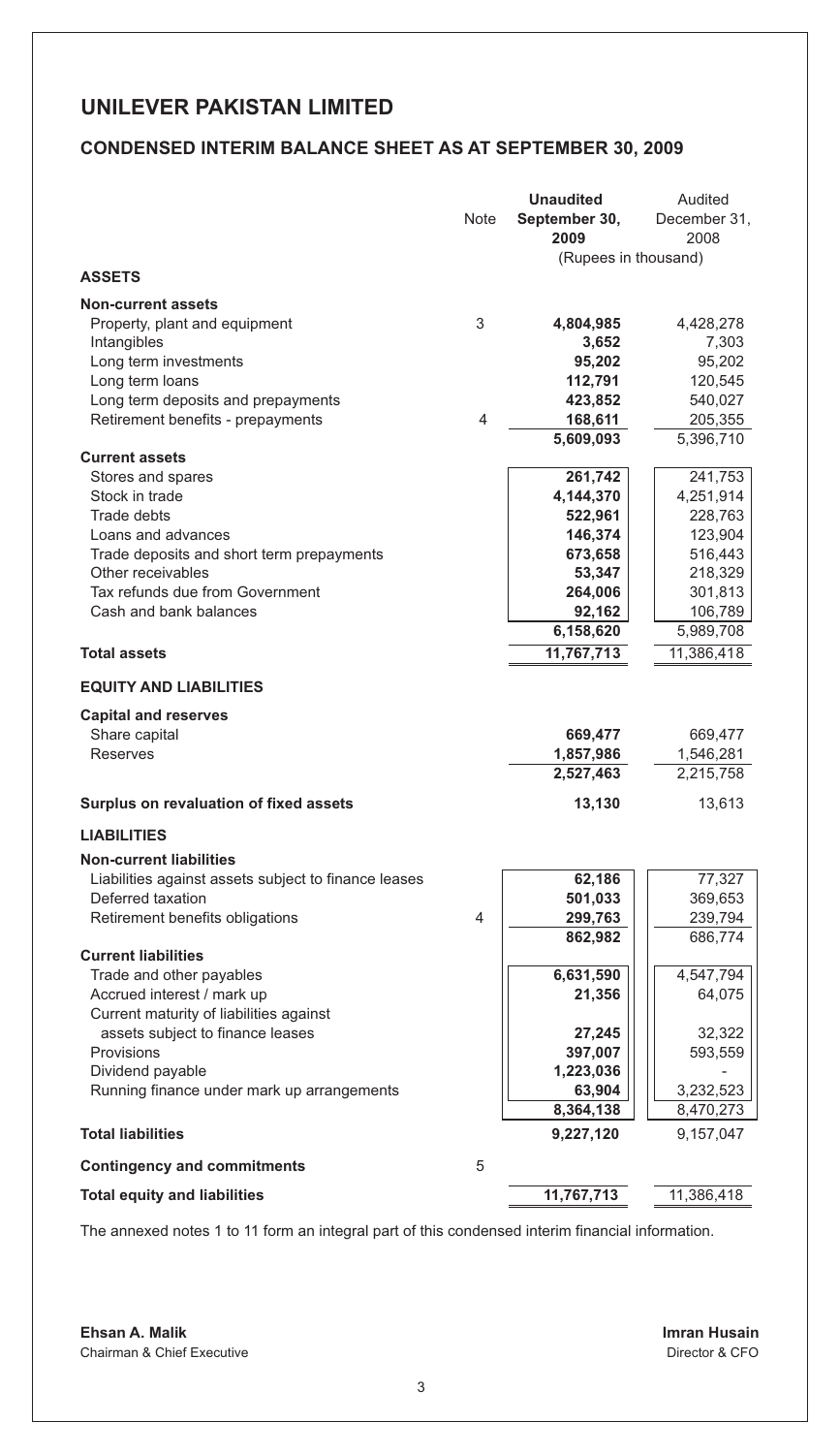## **CONDENSED INTERIM PROFIT AND LOSS ACCOUNT FOR THE NINE MONTHS ENDED SEPTEMBER 30, 2009 (UNAUDITED)**

|                                                                    | Note | <b>Quarter ended</b>  |                       | Nine months ended     |                       |  |
|--------------------------------------------------------------------|------|-----------------------|-----------------------|-----------------------|-----------------------|--|
|                                                                    |      | September 30,<br>2009 | September 30,<br>2008 | September 30,<br>2009 | September 30,<br>2008 |  |
|                                                                    |      |                       |                       | (Rupees in thousand)  |                       |  |
| Sales                                                              | 6    | 10,528,435            | 8,449,171             | 28,508,781            | 23,280,935            |  |
| Cost of sales                                                      |      | (6,685,219)           | (5,293,038)           | (18, 229, 651)        | (14, 874, 598)        |  |
| Gross profit                                                       |      | 3,843,216             | 3,156,133             | 10,279,130            | 8,406,337             |  |
| Distribution costs                                                 |      | (1,813,336)           | (1,632,041)           | (5,629,516)           | (4,456,493)           |  |
| Administrative expenses                                            |      | (238, 336)            | (265, 975)            | (757, 157)            | (709, 678)            |  |
| Other operating expenses                                           |      | (116, 079)            | (83,015)              | (272, 807)            | (248, 333)            |  |
| Other operating income                                             |      | 16,540                | 3,151                 | 128,660               | 121,322               |  |
| Restructuring cost                                                 |      | (10, 900)             |                       | (10, 900)             |                       |  |
| <b>Profit from operations</b>                                      |      | 1,681,105             | 1,178,253             | 3,737,410             | 3,113,155             |  |
| Finance costs                                                      |      | (125, 788)            | (166, 951)            | (367, 245)            | (224, 534)            |  |
| <b>Profit before taxation</b>                                      |      | 1,555,317             | 1,011,302             | 3,370,165             | 2,888,621             |  |
| Taxation                                                           |      | (489, 651)            | (322, 290)            | (1,077,917)           | (918, 864)            |  |
| <b>Profit after taxation</b>                                       |      | 1,065,666             | 689,012               | 2,292,248             | 1,969,757             |  |
| Other comprehensive income                                         |      |                       |                       |                       |                       |  |
| Surplus on revaluation of fixed assets<br>incremental depreciation |      | 248                   | 248                   | 743                   | 737                   |  |
| Income tax relating to component of<br>other comprehensive income  |      | (87)                  | (87)                  | (260)                 | (258)                 |  |
| Other comprehensive income net of tax                              |      | 161                   | 161                   | 483                   | 479                   |  |
| <b>Total comprehensive income</b>                                  |      | 1,065,827             | 689,173               | 2,292,731             | 1,970,236             |  |
| Earnings per share - basic and                                     |      |                       |                       |                       |                       |  |
| diluted (Rupees)                                                   |      | 80.16                 | 51.83                 | 172.43                | 148.17                |  |

The annexed notes 1 to 11 form an integral part of this condensed interim financial information.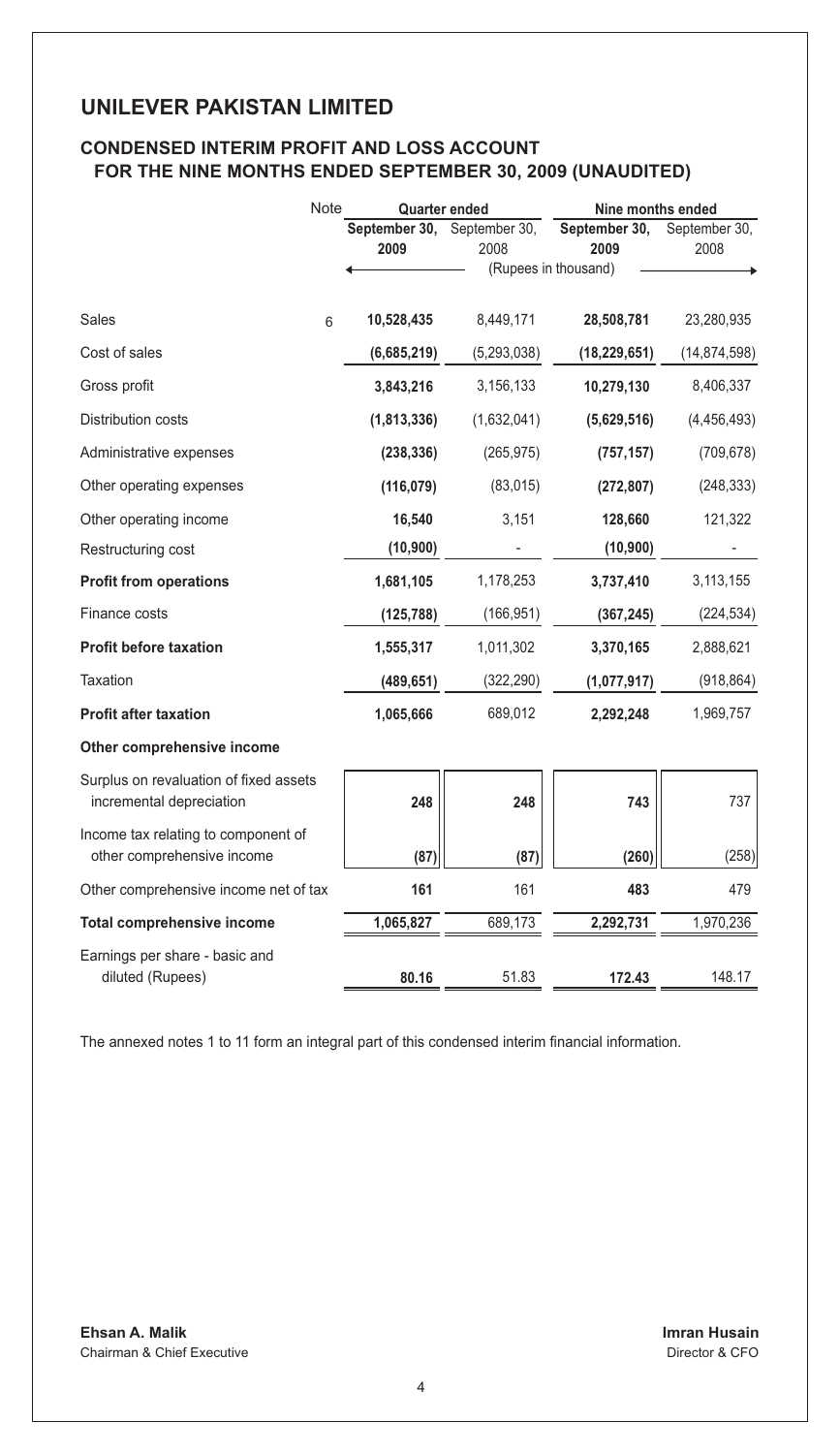# **CONDENSED INTERIM CASH FLOW STATEMENT FOR THE NINE MONTHS ENDED SEPTEMBER 30, 2009 (UNAUDITED)**

|                                                            | Note September 30,<br>2009 | September 30,<br>2008 |
|------------------------------------------------------------|----------------------------|-----------------------|
| <b>CASH FLOWS FROM OPERATING ACTIVITIES</b>                | (Rupees in thousand)       |                       |
| Cash receipts from customers                               | 34,611,865                 | 28,008,950            |
| Cash paid to suppliers, service providers and employees    | (21, 319, 085)             | (19, 559, 703)        |
| Payments of indirect taxes and other statutory duties      | (6, 594, 539)              | (5,471,140)           |
| Payments of royalty and technical services fee             | (886, 323)                 | (691, 122)            |
| Finance costs paid                                         | (409, 964)                 | (199, 691)            |
| Income tax paid                                            | (857, 357)                 | (793, 768)            |
| Retirement benefit obligations paid                        | (37, 915)                  | (7,966)               |
| Decrease / (increase) in long term loans                   | 7,754                      | (59, 294)             |
| Decrease / (increase) in long term deposits                |                            |                       |
| and prepayments                                            | 116,175                    | (538, 845)            |
| Net cash from operating activities                         | 4,630,611                  | 687,421               |
| <b>CASH FLOWS FROM INVESTING ACTIVITIES</b>                |                            |                       |
| Purchase of property, plant and equipment                  | (755, 547)                 | (1, 134, 843)         |
| Sale proceeds of property, plant and equipment on disposal | 52,121                     | 42,017                |
| Return received on savings accounts and term deposits      | 676                        | 2,048                 |
| Dividend received                                          | 12                         | 12                    |
| Net cash used in investing activities                      | (702, 738)                 | (1,090,766)           |
| <b>CASH FLOWS FROM FINANCING ACTIVITIES</b>                |                            |                       |
| Decrease in liabilities against assets subject to          |                            |                       |
| finance leases                                             | (24, 170)                  | (22, 780)             |
| Dividends paid                                             | (749, 711)                 | (1, 392, 619)         |
| Short term loan received from associated undertaking       |                            | 1,023,000             |
| Net cash used in financing activities                      | (773, 881)                 | (392, 399)            |
| Net increase / (decrease) in cash and cash equivalents     | 3,153,992                  | (795, 744)            |
| Cash and cash equivalents at the beginning of the period   | (3, 125, 734)              | (234, 875)            |
| Cash and cash equivalents at the end of the period<br>7    | 28,258                     | (1,030,619)           |

The annexed notes 1 to 11 form an integral part of this condensed interim financial information.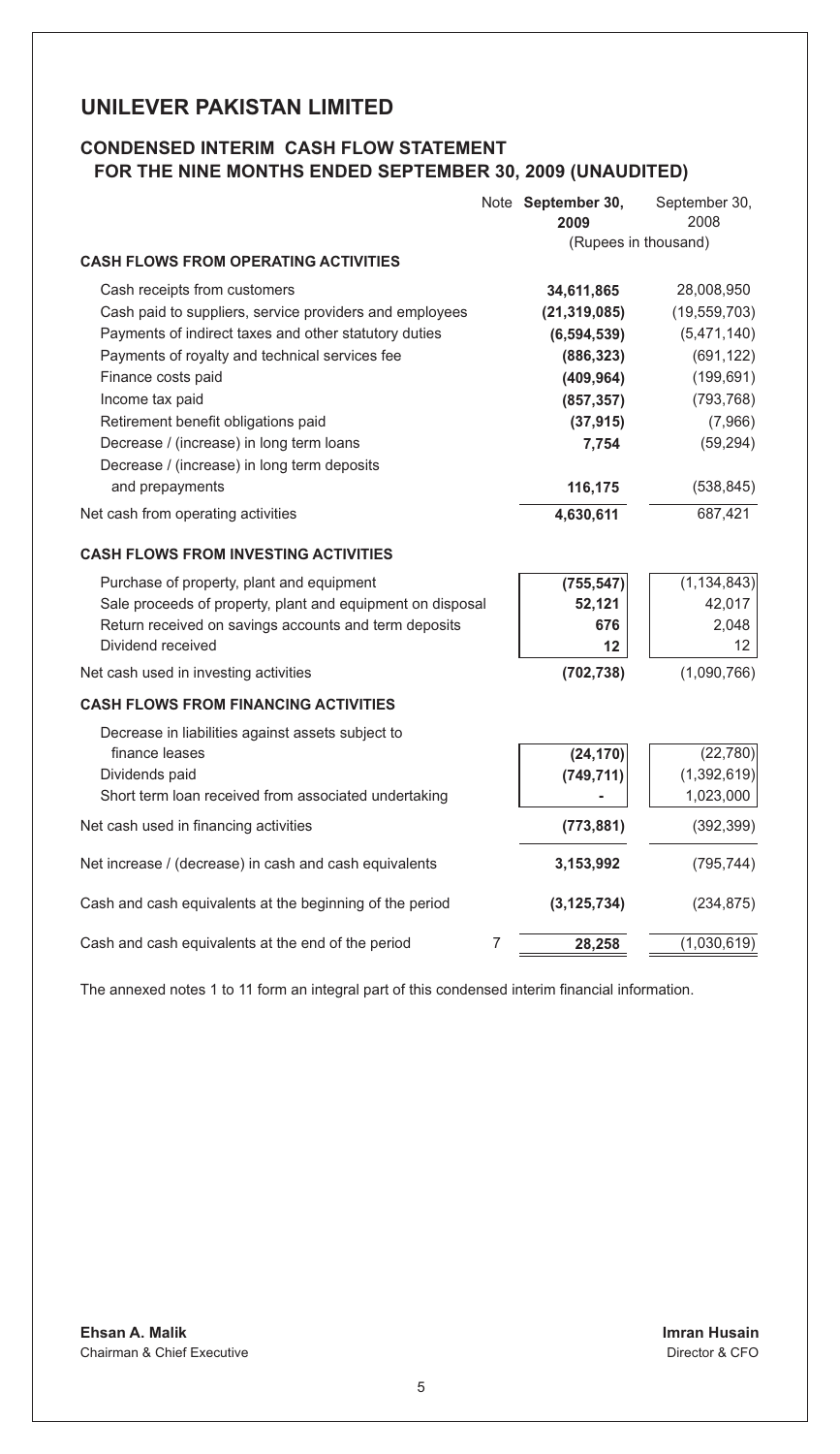# **CONDENSED INTERIM STATEMENT OF CHANGES IN EQUITY FOR THE NINE MONTHS ENDED SEPTEMBER 30, 2009 (UNAUDITED)**

|                                                                                                     | <b>SHARE</b><br><b>RESERVES</b> |                                                                                      |                                |                      |                                            | <b>TOTAL</b>       |                     |
|-----------------------------------------------------------------------------------------------------|---------------------------------|--------------------------------------------------------------------------------------|--------------------------------|----------------------|--------------------------------------------|--------------------|---------------------|
|                                                                                                     | <b>CAPITAL</b>                  | Difference of<br>capital under<br>schemes of<br>arrangements<br>for<br>amalgamations | CAPITAL<br>Contingency         | Other                | <b>REVENUE</b><br>Unappropriated<br>profit | <b>SUB TOTAL</b>   |                     |
|                                                                                                     |                                 |                                                                                      |                                | (Rupees in thousand) |                                            |                    |                     |
| Balance as at January 1, 2008                                                                       | 669,477                         | 70,929                                                                               | 363,106                        | 33,895               | 842,420                                    | 1,310,350          | 1,979,827           |
| Total comprehensive income for the<br>nine months ended September 30, 2008                          |                                 |                                                                                      |                                |                      | 1,970,236                                  | 1,970,236          | 1,970,236           |
| Transferred from unappropriated profit to<br>contingency reserve - Note 5.1                         |                                 |                                                                                      | 50,201                         |                      | (50, 201)                                  |                    |                     |
| Employee benefits cost under IFRS 2<br>- "Share-based Payment"                                      |                                 |                                                                                      |                                |                      |                                            |                    |                     |
| - Charge for the period<br>- Settlement during the period                                           |                                 | ÷,                                                                                   | $\overline{\phantom{a}}$<br>÷, | 18,440<br>(30, 601)  |                                            | 18,440<br>(30,601) | 18,440<br>(30, 601) |
| <b>Dividends</b><br>For the year ended December 31, 2007<br>- On cumulative preference shares       |                                 |                                                                                      |                                | (12, 161)            |                                            | (12, 161)          | (12, 161)           |
| @ 5% per share<br>- Final dividend on ordinary shares                                               |                                 |                                                                                      |                                |                      | (239)                                      | (239)              | (239)               |
| @ Rs. 63 per share<br>For the year ended December 31, 2008<br>- Interim dividend on ordinary shares |                                 |                                                                                      |                                |                      | (837, 514)                                 | (837, 514)         | (837, 514)          |
| @ Rs. 66 per share                                                                                  |                                 |                                                                                      |                                |                      | (877, 395)                                 | (877, 395)         | (877, 395)          |
| Balance as at September 30, 2008                                                                    | 669,477                         | 70,929                                                                               | 413,307                        | 21,734               | 1,047,307                                  | 1,553,277          | 2,222,754           |
| Balance as at January 1, 2009                                                                       | 669,477                         | 70,929                                                                               | 321,471                        |                      | 1,153,881                                  | 1,546,281          | 2,215,758           |
| Total comprehensive income for the<br>nine months ended September 30, 2009                          |                                 |                                                                                      |                                |                      | 2,292,731                                  | 2,292,731          | 2,292,731           |
| <b>Dividends</b><br>For the year ended December 31, 2008<br>- On cumulative preference shares       |                                 |                                                                                      |                                |                      |                                            |                    |                     |
| @ 5% per share<br>- Final dividend on ordinary shares                                               |                                 |                                                                                      |                                |                      | (239)                                      | (239)              | (239)               |
| @ Rs. 57 per share<br>For the year ended December 31, 2009                                          |                                 |                                                                                      |                                |                      | (757, 751)                                 | (757, 751)         | (757, 751)          |
| - Interim dividend on ordinary shares<br>@ Rs. 92 per share                                         |                                 |                                                                                      |                                |                      | (1,223,036)                                | (1,223,036)        | (1, 223, 036)       |
| Balance as at September 30, 2009                                                                    | 669,477                         | 70,929                                                                               | 321,471                        |                      | 1,465,586                                  | 1,857,986          | 2,527,463           |

The annexed notes 1 to 11 form an integral part of this condensed interim financial information.

**Ehsan A. Malik Imran Husain** Chairman & Chief Executive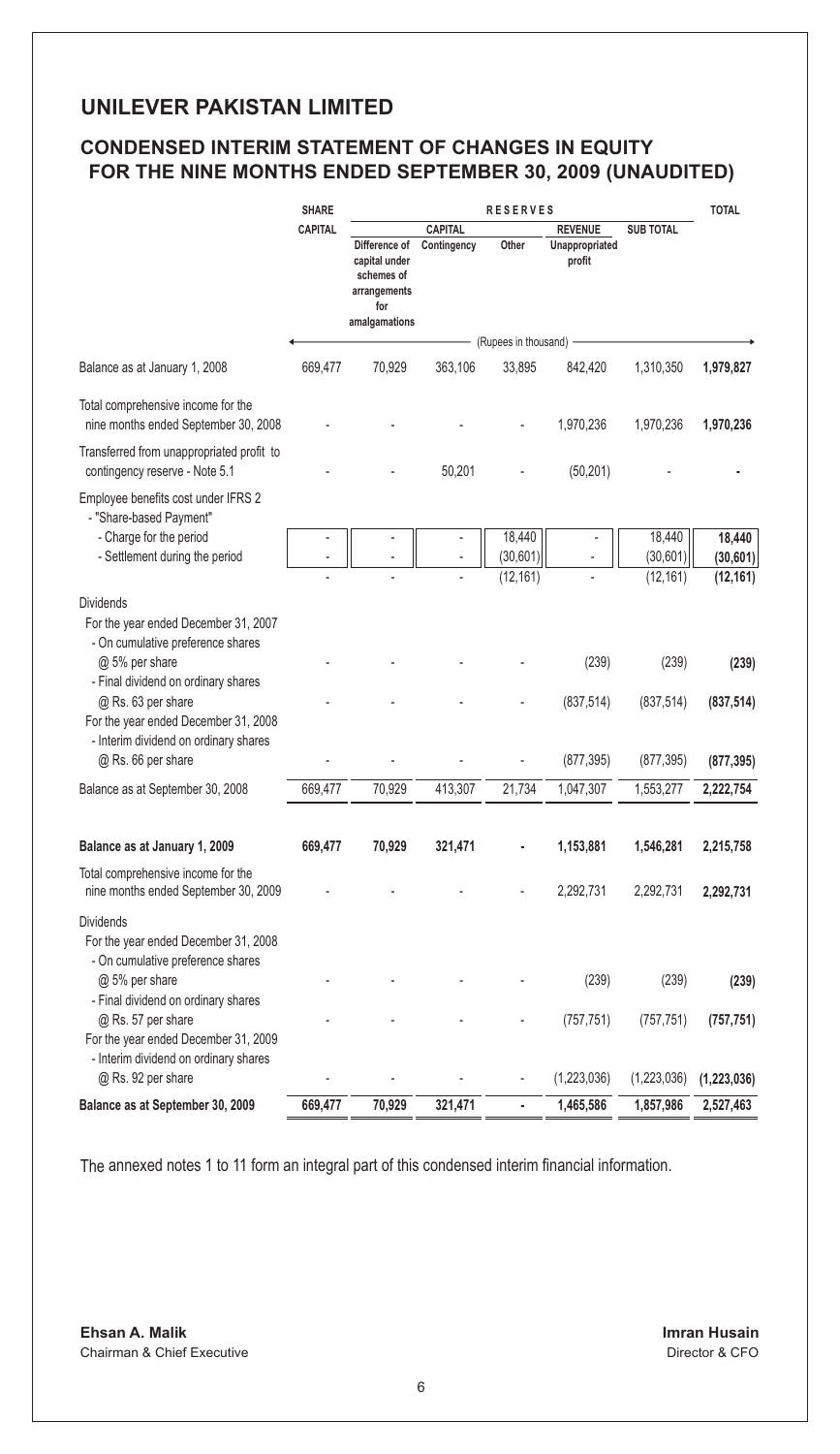## **NOTES TO THE CONDENSED INTERIM FINANCIAL INFORMATION FOR THE NINE MONTHS ENDED SEPTEMBER 30, 2009 (UNAUDITED)**

### **1. BASIS OF PREPARATION**

This condensed interim financial information has been prepared in accordance with the requirements of International Accounting Standard No. 34, "Interim Financial Reporting" and is being submitted to the shareholders as required by Section 245 of the Companies Ordinance, 1984 and the Listing Regulations of the Karachi, Lahore and Islamabad Stock Exchanges.

## **2. ACCOUNTING POLICIES**

The present accounting policies, adopted for the preparation of this condensed interim financial information are the same as those applied in the preparation of the preceeding annual financial statements of the Company for the year ended December 31, 2008.

| 3. | <b>PROPERTY, PLANT AND EQUIPMENT</b>                                       | September 30,<br>2009<br>(Rupees in thousand) | Audited<br>December 31.<br>2008 |
|----|----------------------------------------------------------------------------|-----------------------------------------------|---------------------------------|
|    | Operating assets - at net book value<br>Capital work in progress - at cost | 4,258,946                                     | 3,988,216                       |
|    | Civil works                                                                | 7,686                                         | 25,600                          |
|    | Plant and machinery                                                        | 538,353                                       | 414,462                         |
|    |                                                                            | 546,039                                       | 440,062                         |
|    |                                                                            | 4,804,985                                     | 4,428,278                       |
|    |                                                                            |                                               |                                 |

**3.1** Details of additions and disposals to operating assets during the nine months ended September 30, 2009 are:

|                                  | <b>Additions</b> |                      | <b>Disposals</b><br>(at net book value) |               |  |
|----------------------------------|------------------|----------------------|-----------------------------------------|---------------|--|
|                                  | (at cost)        |                      |                                         |               |  |
|                                  | September 30,    | September 30,        | September 30,                           | September 30, |  |
|                                  | 2009             | 2008                 | 2009                                    | 2008          |  |
|                                  |                  | (Rupees in thousand) |                                         |               |  |
| Owned                            |                  |                      |                                         |               |  |
| Leasehold land                   |                  |                      | 181                                     |               |  |
| Building on freehold land        | 22,807           | 60,510               | ٠                                       |               |  |
| Building on leasehold land       | 2,358            | 272                  | ٠                                       |               |  |
| Plant and machinery              | 520,481          | 979,379              | 5,344                                   | 3,836         |  |
| Electrical, mechanical and       |                  |                      |                                         |               |  |
| office equipment                 | 97,154           | 54,105               | 82                                      | 89            |  |
| Furniture and fittings           | 4,070            | 3,518                | 296                                     | 393           |  |
| Motor vehicles                   | 2,700            | 21,099               | 8,565                                   | 8,749         |  |
| Assets held under finance leases |                  |                      |                                         |               |  |
| Motor vehicles                   | 3,952            | 54,396               | 1,218                                   | 1,344         |  |
|                                  | 653,522          | 1,173,279            | 15,686                                  | 14,411        |  |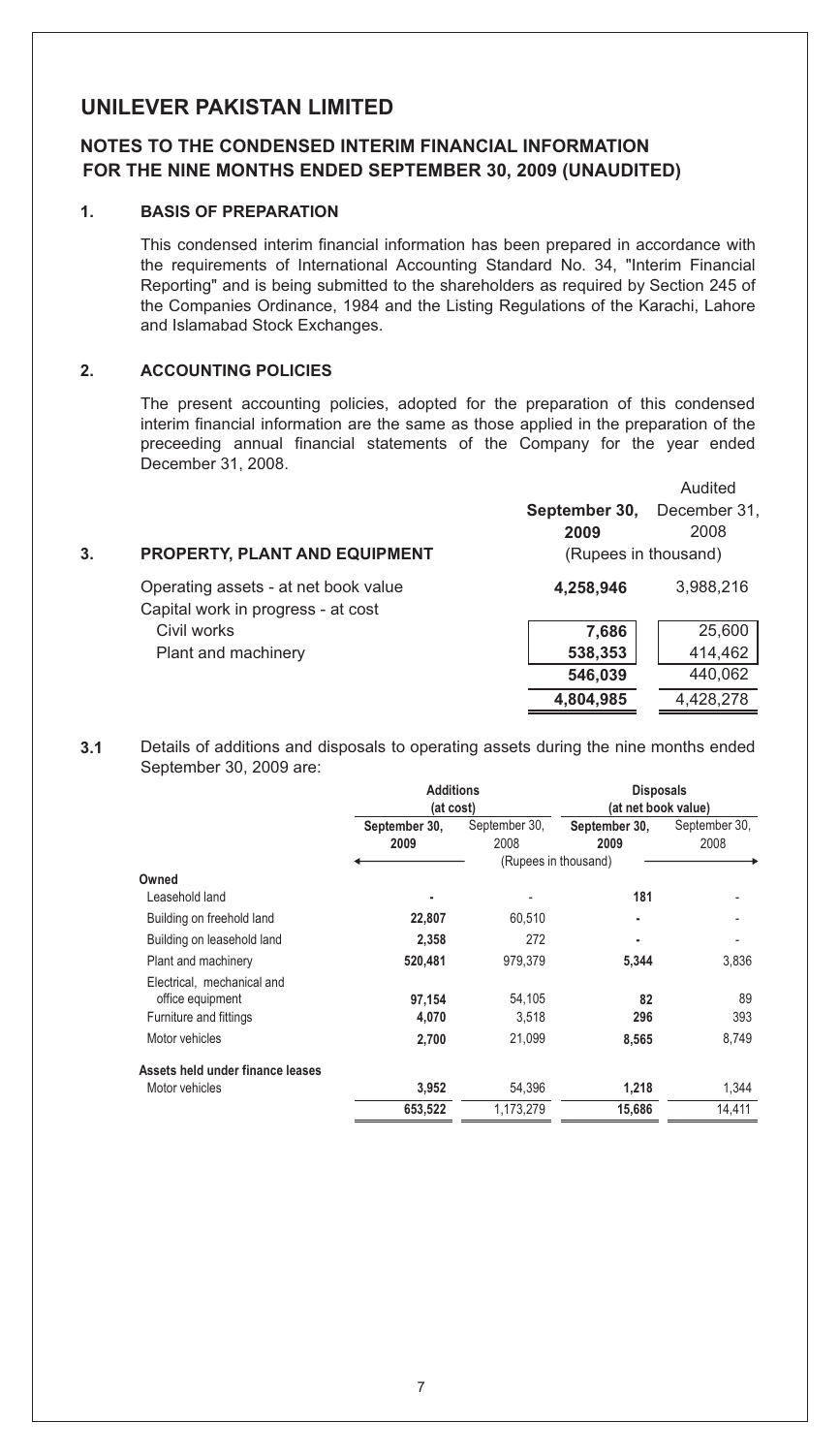## **4. RETIREMENT BENEFITS**

With effect from January 1, 2009 the Company has given option to its management staff for a new defined contribution plan i.e., DC Pension Fund in place of existing pension and management gratuity defined benefit schemes. As a result, present value of obligation as at January 1, 2009 amounting to Rs. 225.02 million under the existing pension and management gratuity plans in respect of employees who have opted for the new scheme has been transferred to the DC Pension Fund.

Unrecognised actuarial losses of Rs. 37.01 million have been recognised in this financial information as a result of option availed by the employees.

### **5. CONTINGENCY AND COMMITMENTS**

### **5.1 CONTINGENCY**

The contingency amount reported in respect of Sindh Development Infrastructure Fee / Cess in the annual financial statements has remained constant to Rs. 321.47 million as at September 30, 2009. There has been no change in its status from December 31, 2008.

### **5.2 COMMITMENTS**

The commitments for capital expenditure outstanding as at September 30, 2009 amounted to Rs. 75.92 million (December 31, 2008: Rs. 126.23 million).

## **6. SEGMENT ANALYSIS**

## **6.1 SEGMENT RESULTS**

|                                             | Home and<br>Personal<br>Care | <b>Beverages</b> | <b>Ice Cream</b>     | Other    | Total      |
|---------------------------------------------|------------------------------|------------------|----------------------|----------|------------|
|                                             |                              |                  | (Rupees in thousand) |          |            |
| For the quarter ended<br>September 30, 2009 |                              |                  |                      |          |            |
| Turnover                                    | 6,077,568                    | 2,912,697        | 1,309,731            | 228,439  | 10,528,435 |
| Segment result                              | 1,403,741                    | 192,622          | 137,612              | 54,107   | 1,788,082  |
| For the quarter ended<br>September 30, 2008 |                              |                  |                      |          |            |
| Turnover                                    | 4.841.907                    | 2.390.463        | 1.029.920            | 186.881  | 8.449.171  |
| Segment result                              | 984.285                      | 251.315          | 33.923               | (9, 186) | 1.260.337  |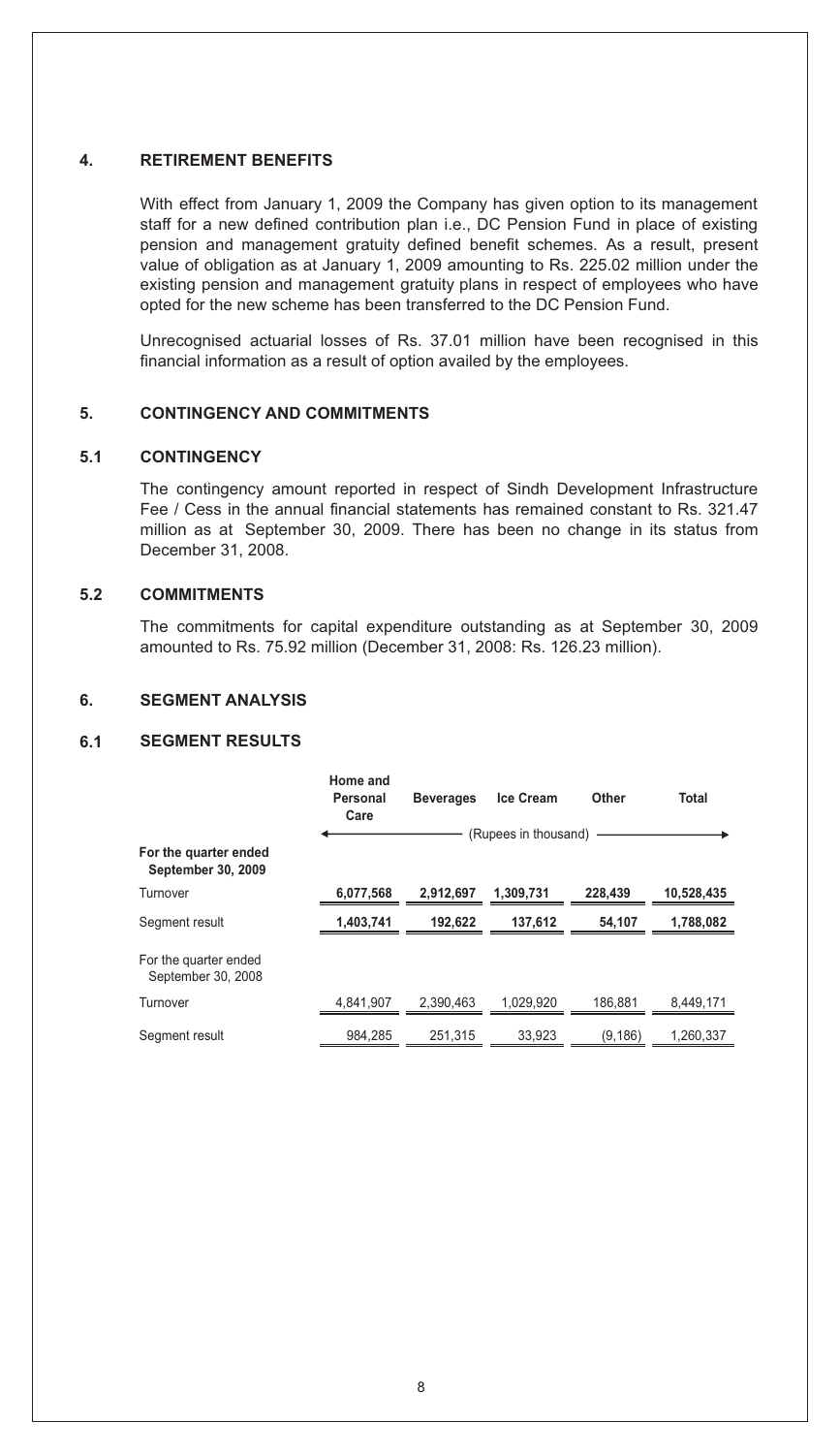|                                             | Home and<br>Personal<br>Care | <b>Beverages</b> | <b>Ice Cream</b>     | Other     | Total      |
|---------------------------------------------|------------------------------|------------------|----------------------|-----------|------------|
| For nine months ended<br>September 30, 2009 |                              |                  | (Rupees in thousand) |           |            |
| Turnover                                    | 16,064,420                   | 8.320.048        | 3.443.508            | 680.805   | 28,508,781 |
| Segment result                              | 2,956,664                    | 576.864          | 308.743              | 57.221    | 3,899,492  |
| For nine months ended<br>September 30, 2008 |                              |                  |                      |           |            |
| Turnover                                    | 12.432.246                   | 7.194.391        | 3,118,985            | 535.313   | 23.280.935 |
| Segment result                              | 2,544,165                    | 635,456          | 81.646               | (14, 133) | 3,247,134  |

Reconciliation of segment results with profit after tax is as follows:

|                                      | <b>Quarter ended</b>          |            | Nine months ended    |                  |  |
|--------------------------------------|-------------------------------|------------|----------------------|------------------|--|
|                                      | <b>September</b><br>September |            | September            | <b>September</b> |  |
|                                      | 2009                          | 2008       | 2009                 | 2008             |  |
|                                      |                               |            | (Rupees in thousand) |                  |  |
| Total profit for reportable segments | 1,788,082                     | 1,260,337  | 3,899,492            | 3,247,134        |  |
| Administrative expenses unallocated  | 3,462                         | (2, 220)   | (7,035)              | (6,968)          |  |
| Other operating expenses             | (116, 079)                    | (83,015)   | (272, 807)           | (248, 333)       |  |
| Other operating income               | 16,540                        | 3,151      | 128,660              | 121,322          |  |
| Restructuring costs                  | (10, 900)                     |            | (10, 900)            |                  |  |
| Finance cost                         | (125, 788)                    | (166, 951) | (367, 245)           | (224, 534)       |  |
| Taxation                             | (489, 651)                    | (322, 290) | (1,077,917)          | (918, 864)       |  |
| Profit after tax                     | 1,065,666                     | 689,012    | 2,292,248            | 1,969,757        |  |

## **6.2 SEGMENT ASSETS**

|                                      | Home and<br>Personal<br>Care | <b>Beverages</b> | <b>Ice Cream</b>     | Other   | Total     |
|--------------------------------------|------------------------------|------------------|----------------------|---------|-----------|
|                                      |                              |                  | (Rupees in thousand) |         |           |
| As at September 30, 2009             |                              |                  |                      |         |           |
| Total segment assets                 | 3,745,243                    | 2.178.413        | 3.135.076            | 123.286 | 9.182.018 |
| As at December 31, 2008 -<br>Audited |                              |                  |                      |         |           |
| Total segment assets                 | 3,448,520                    | 1.779.154        | 3,469,902            | 66.356  | 8,763,932 |

Segment assets consist primarily of property, plant and equipment, intangibles, stores and spares, stock in trade and trade and other debts.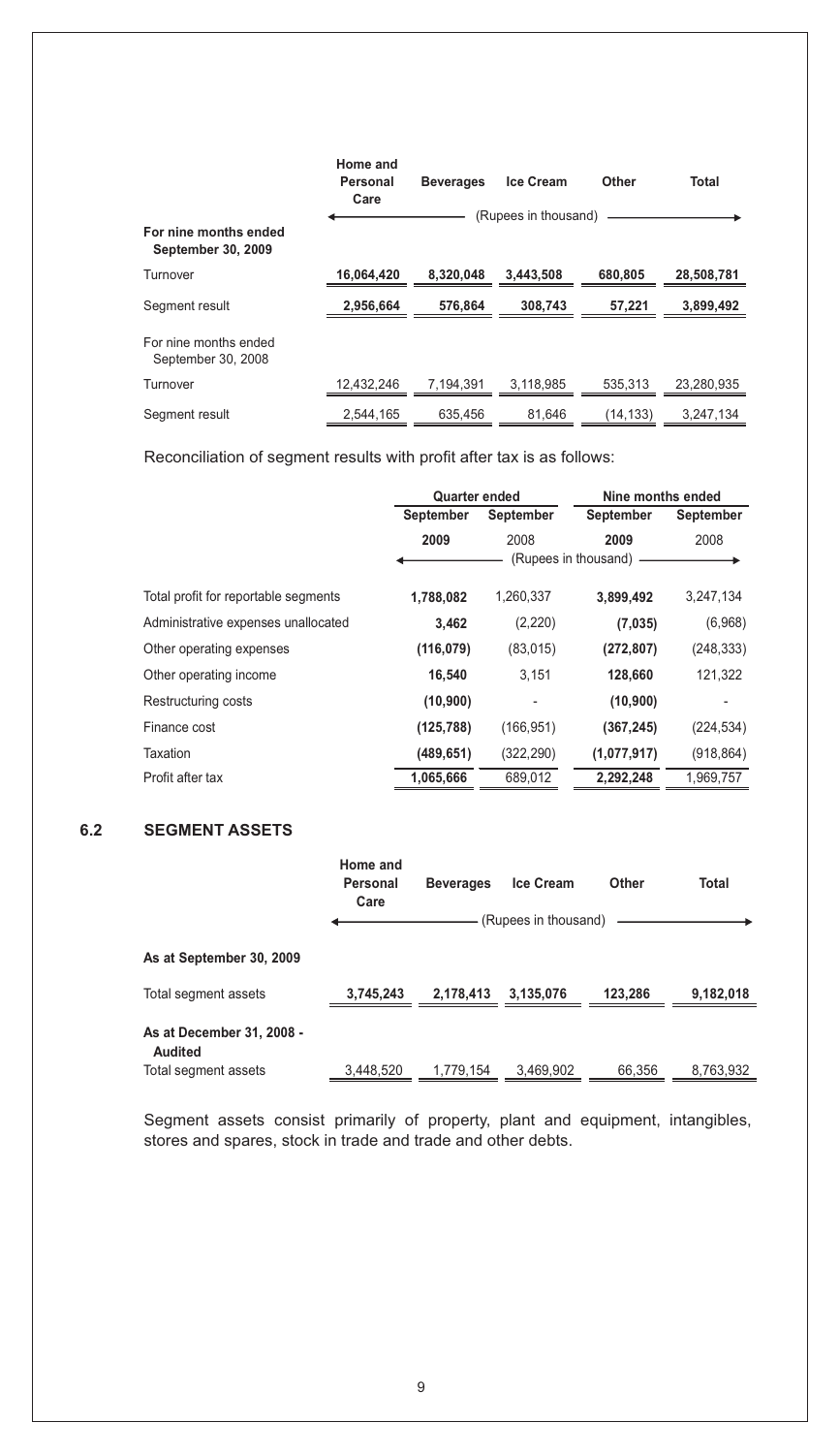Reconciliation of segment assets with total assets in the balance sheet is as follows:

|                               |               | Audited              |
|-------------------------------|---------------|----------------------|
|                               | September 30, | December 31,         |
|                               | 2009          | 2008                 |
|                               |               | (Rupees in thousand) |
| Total for reportable segments | 9,182,018     | 8,763,932            |
| Unallocated assets            | 2,585,695     | 2,622,486            |
| Total as per balance sheet    | 11,767,713    | 11,386,418           |
|                               |               |                      |

| Nine months ended                  |
|------------------------------------|
| <b>September 30, September 30,</b> |
| 2009                               |
| (Rupees in thousand)               |

#### **7. CASH AND CASH EQUIVALENTS**

| Cash and bank balances                     | 92.162   | 140.658       |
|--------------------------------------------|----------|---------------|
| Running finance under mark up arrangements | (63.904) | (1, 171, 277) |
|                                            | 28.258   | (1,030,619)   |

## **8. RELATED PARTY TRANSACTIONS**

Significant related party transactions are:

|     | <b>Relationship with the</b><br>Company | <b>Nature of transactions</b>                       |           |           |
|-----|-----------------------------------------|-----------------------------------------------------|-----------|-----------|
| İ.  | Ultimate parent company:                | Royalty and technical<br>services fee               | 970,847   | 825,246   |
| ii. | Other related parties:                  | Purchase of goods<br>Reimbursement of expenses      | 5,617,615 | 4,045,711 |
|     |                                         | to related party                                    | 31,977    | 21,660    |
|     |                                         | Sale of goods                                       | 67        |           |
|     |                                         | Recovery of expenses from<br>related party          | 74,737    | 51,354    |
|     |                                         | Fee for providing of services<br>to related parties | 9,983     | 14,099    |
|     |                                         | Purchase of fixed assets                            | 35,763    |           |
|     |                                         | Short term loan received                            |           | 1,023,000 |
|     |                                         | Interest on short term loan                         |           | 15,776    |
|     | iii. Key management personnel:          | Salaries and other short term                       |           |           |
|     |                                         | employee benefits                                   | 68,786    | 50,100    |
|     |                                         | Post employment benefits                            | 8,724     | 5,342     |
|     | iv. Others:                             | Donations                                           | 5,622     | 5,134     |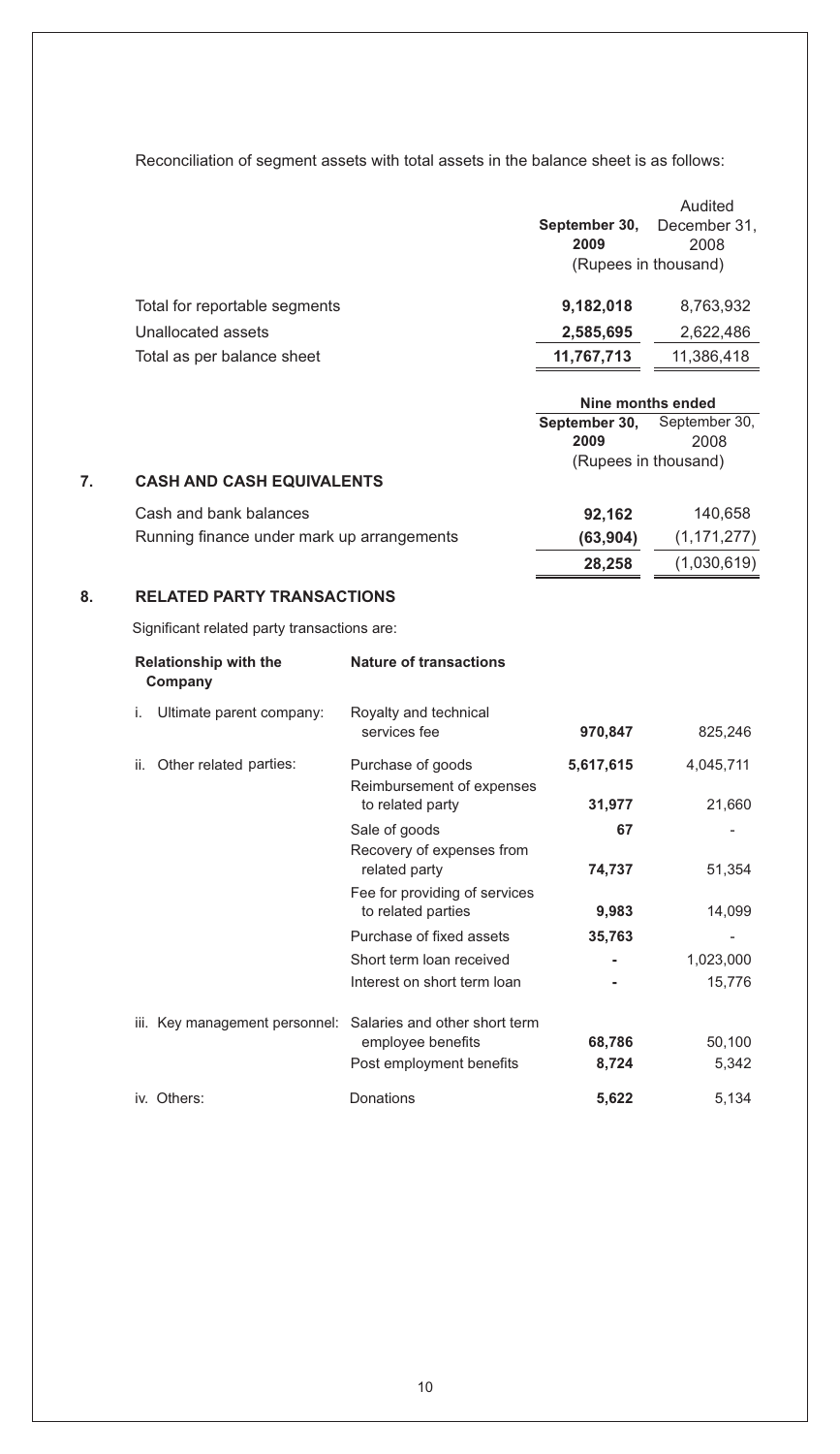## **9. MONOPOLY CONTROL AUTHORITY ORDER**

There is no change in status as reported in the latest annual financial statements regarding the Monopoly Control Authority (MCA) Order terminating the non-competition agreement, requiring the Company to refund the amount of Rs. 250 million to Dalda Foods (Private) Limited. The MCA order was stayed and the appeal is pending for hearing.

## **10. CORRESPONDING FIGURES**

**10.1** Prior year figures have been rearranged for the purpose of better presentation and comparison and these are as follows:

| <b>Reclassification from</b> | <b>Reclassification to</b> | Quarter | Nine months          | Year ended   |
|------------------------------|----------------------------|---------|----------------------|--------------|
| component                    | component                  | ended   | ended                | December 31, |
|                              |                            |         | September 30, 2008   | 2008         |
|                              |                            |         | (Rupees in thousand) |              |
| Administrative expenses      | Cost of sales              | 46,390  | 139,068              | ٠            |
| Operating expenses           | Administrative expenses    | 2.220   | 6.968                | ٠            |
| Stock in trade               | Stores and Spares          | ۰       |                      | 9,856        |

## **11. DATE OF ISSUE**

This condensed interim financial information has been authorised for issue on October 26, 2009 by the Board of Directors of the Company.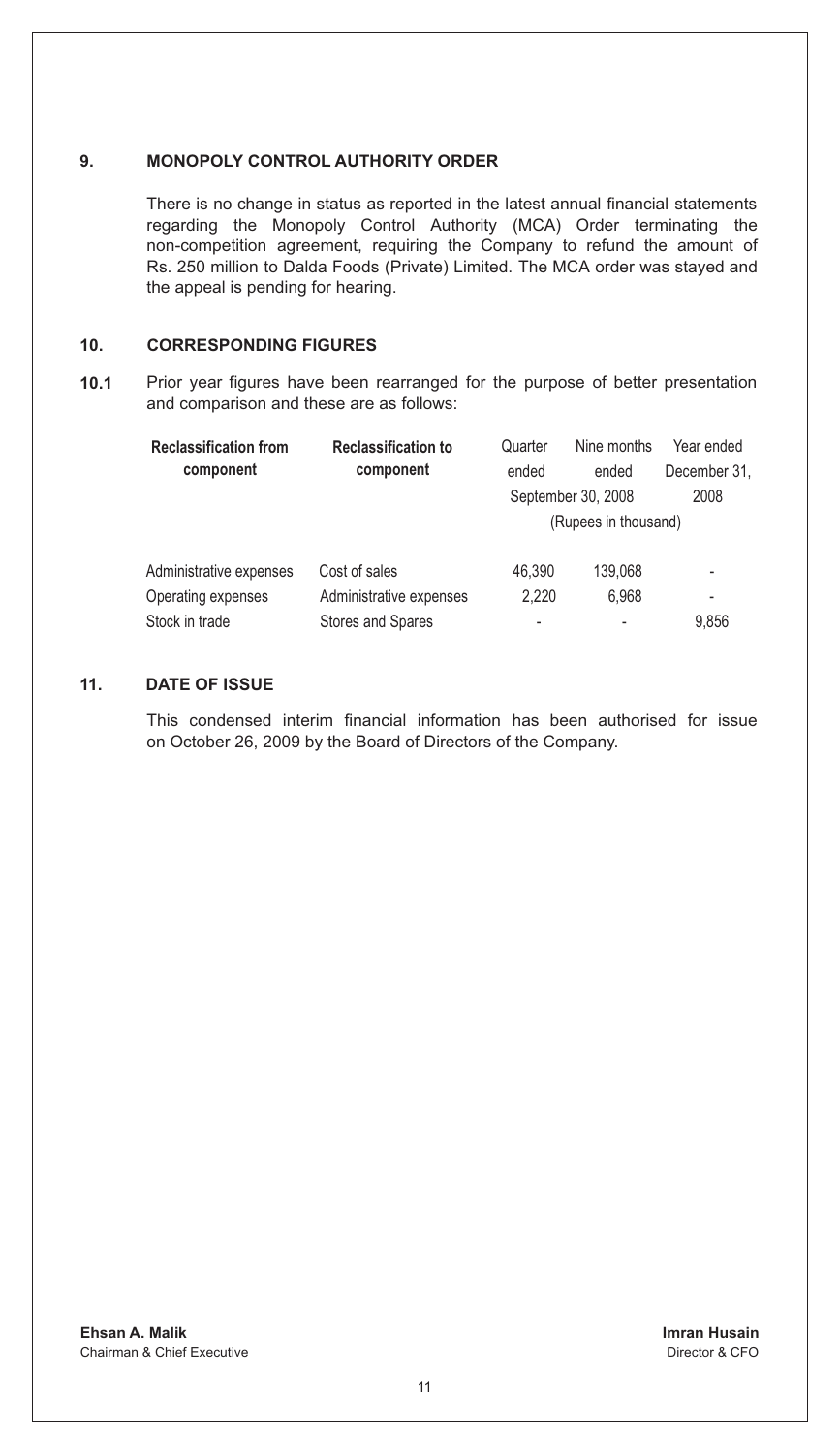# CONDENSED INTERIM CONSOLIDATED FINANCIAL INFORMATION FOR THE NINE MONTHS ENDED SEPTEMBER 30, 2009

Unilever Pakistan Limited and Its Subsidiary Companies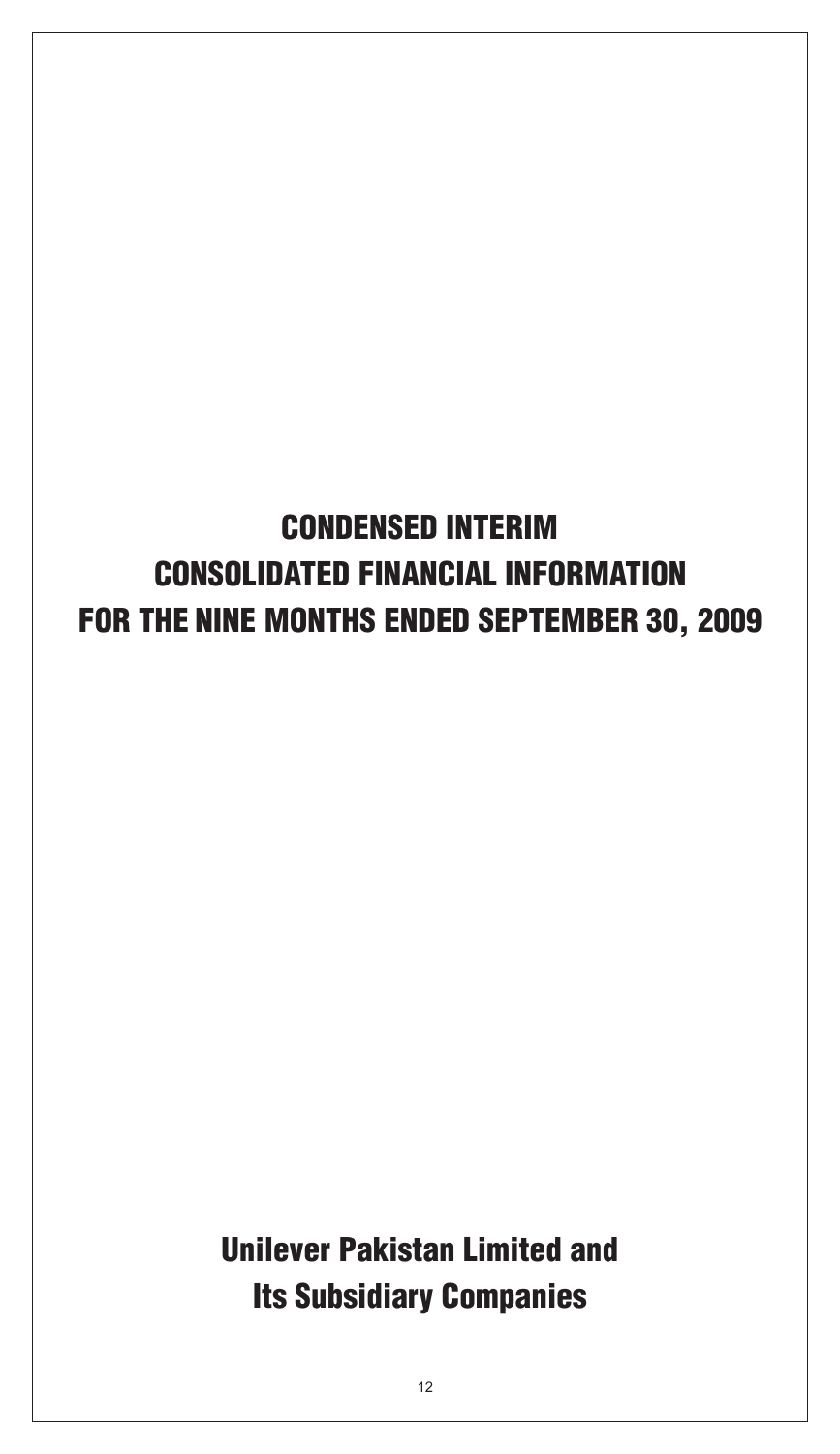## **CONDENSED INTERIM CONSOLIDATED BALANCE SHEET AS AT SEPTEMBER 30, 2009**

|                                                      |      | <b>Unaudited</b>       | Audited                |
|------------------------------------------------------|------|------------------------|------------------------|
|                                                      | Note | September 30,          | December 31,           |
|                                                      |      | 2009                   | 2008                   |
|                                                      |      | (Rupees in thousand)   |                        |
| <b>ASSETS</b>                                        |      |                        |                        |
| <b>Non-current assets</b>                            |      |                        |                        |
| Property, plant and equipment                        | 4    | 4,804,985              | 4,428,278              |
| Intangibles                                          |      | 3,652                  | 7,303                  |
| Long term investments                                |      | 200                    | 200                    |
| Long term loans                                      |      | 112,791                | 120,545                |
| Long term deposits and prepayments                   |      | 423,852                | 540,027                |
| Retirement benefits - prepayments                    | 5    | 168,611                | 205,355                |
|                                                      |      | 5,514,091              | 5,301,708              |
| <b>Current assets</b>                                |      |                        |                        |
| Stores and spares                                    |      | 261,742                | 241,753                |
| Stock in trade                                       |      | 4,144,370              | 4,251,914              |
| Trade debts                                          |      | 522,961                | 228,763                |
| Loans and advances                                   |      | 146,374                | 123,904                |
| Accrued interest / mark up                           |      | 2,326                  | 3,874                  |
| Trade deposits and short term prepayments            |      | 673,658                | 516,443                |
| Other receivables                                    |      | 53,347                 | 218,258                |
| Tax refunds due from Government                      |      | 259,712                | 301,813                |
| Cash and bank balances                               |      | 228,987                | 230,009                |
|                                                      |      | 6,293,477              | 6,116,731              |
| <b>Total assets</b>                                  |      | 11,807,568             | 11,418,439             |
| <b>EQUITY AND LIABILITIES</b>                        |      |                        |                        |
| <b>Capital and reserves</b>                          |      |                        |                        |
| Share capital                                        |      | 669,477                | 669,477                |
| Reserves                                             |      | 1,896,273              | 1,575,643              |
|                                                      |      | 2,565,750              | 2,245,120              |
| Surplus on revaluation of fixed assets               |      | 13,130                 | 13,613                 |
| <b>LIABILITIES</b>                                   |      |                        |                        |
| <b>Non-current liabilities</b>                       |      |                        |                        |
| Liabilities against assets subject to finance leases |      | 62,186                 | 77,327                 |
| Deferred taxation                                    |      | 501,033                | 369,653                |
| Retirement benefits obligations                      | 5    | 299,763                | 239,794                |
|                                                      |      | 862,982                | 686,774                |
| <b>Current liabilities</b>                           |      |                        |                        |
| Trade and other payables                             |      | 6,633,158              | 4,549,434              |
| Taxation - provision less payments                   |      |                        | 1,019                  |
| Accrued interest / mark up                           |      | 21,356                 | 64,075                 |
| Current maturity of liabilities against              |      |                        |                        |
| assets subject to finance leases                     |      | 27,245                 | 32,322                 |
| Provisions                                           |      | 397,007                | 593,559                |
| Dividend payable                                     |      | 1,223,036              |                        |
| Running finance under mark up arrangements           |      | 63,904                 | 3,232,523              |
| <b>Total liabilities</b>                             |      | 8,365,706<br>9,228,688 | 8,472,932<br>9,159,706 |
|                                                      |      |                        |                        |
| <b>Contingency and commitments</b>                   | 6    |                        |                        |
| <b>Total equity and liabilities</b>                  |      | 11,807,568             | 11,418,439             |

The annexed notes 1 to 12 form an integral part of this condensed interim consolidated financial information.

**Ehsan A. Malik Imran Husain** Chairman & Chief Executive

Director & CFO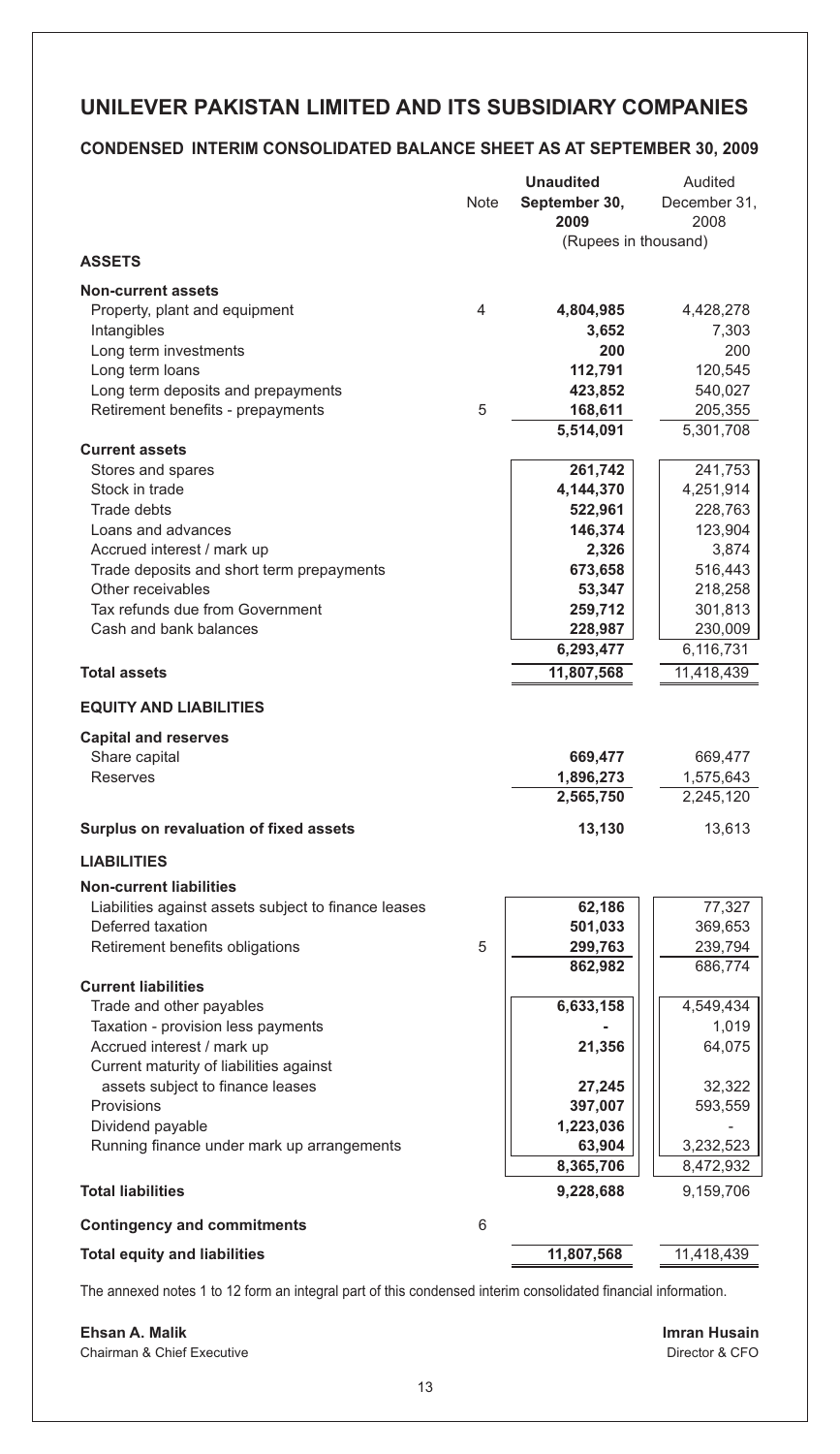## **CONDENSED INTERIM CONSOLIDATED PROFIT AND LOSS ACCOUNT FOR THE NINE MONTHS ENDED SEPTEMBER 30, 2009 (UNAUDITED)**

| Note                                                               | <b>Quarter ended</b> |                                     | Nine months ended     |                       |  |
|--------------------------------------------------------------------|----------------------|-------------------------------------|-----------------------|-----------------------|--|
|                                                                    | 2009                 | September 30, September 30,<br>2008 | September 30,<br>2009 | September 30,<br>2008 |  |
|                                                                    |                      |                                     | (Rupees in thousand)  |                       |  |
| Sales<br>$\overline{7}$                                            | 10,528,435           | 8,449,171                           | 28,508,781            | 23,280,935            |  |
| Cost of sales                                                      | (6,685,219)          | (5, 293, 038)                       | (18, 229, 651)        | (14, 874, 598)        |  |
| Gross profit                                                       | 3,843,216            | 3,156,133                           | 10,279,130            | 8,406,337             |  |
| Distribution costs                                                 | (1,813,336)          | (1,632,041)                         | (5,629,516)           | (4,456,493)           |  |
| Administrative expenses                                            | (238, 346)           | (266, 039)                          | (757, 187)            | (710, 220)            |  |
| Other operating expenses                                           | (116,079)            | (83,015)                            | (272, 807)            | (248, 333)            |  |
| Other operating income                                             | 20,977               | 6,032                               | 142,421               | 129,970               |  |
| Restructuring cost                                                 | (10, 900)            |                                     | (10, 900)             |                       |  |
| <b>Profit from operations</b>                                      | 1,685,532            | 1,181,070                           | 3,751,141             | 3,121,261             |  |
| Finance costs                                                      | (125, 789)           | (166, 951)                          | (367, 246)            | (224, 534)            |  |
| <b>Profit before taxation</b>                                      | 1,559,743            | 1,014,119                           | 3,383,895             | 2,896,727             |  |
| Taxation                                                           | (491, 200)           | (323, 276)                          | (1,082,722)           | (921, 701)            |  |
| <b>Profit after taxation</b>                                       | 1,068,543            | 690,843                             | 2,301,173             | 1,975,026             |  |
| Other comprehensive income                                         |                      |                                     |                       |                       |  |
| Surplus on revaluation of fixed assets<br>incremental depreciation | 248                  | 248                                 | 743                   | 737                   |  |
| Income tax relating to component of<br>other comprehensive income  | (87)                 | (87)                                | (260)                 | (258)                 |  |
| Other comprehensive income net of tax                              | 161                  | 161                                 | 483                   | 479                   |  |
| <b>Total comprehensive income</b>                                  | 1,068,704            | 691,004                             | 2,301,656             | 1,975,505             |  |
| Earnings per share - basic and<br>diluted (Rupees)                 | 80.38                | 51.97                               | 173.10                | 148.57                |  |

The annexed notes 1 to 12 form an integral part of this condensed interim consolidated financial information.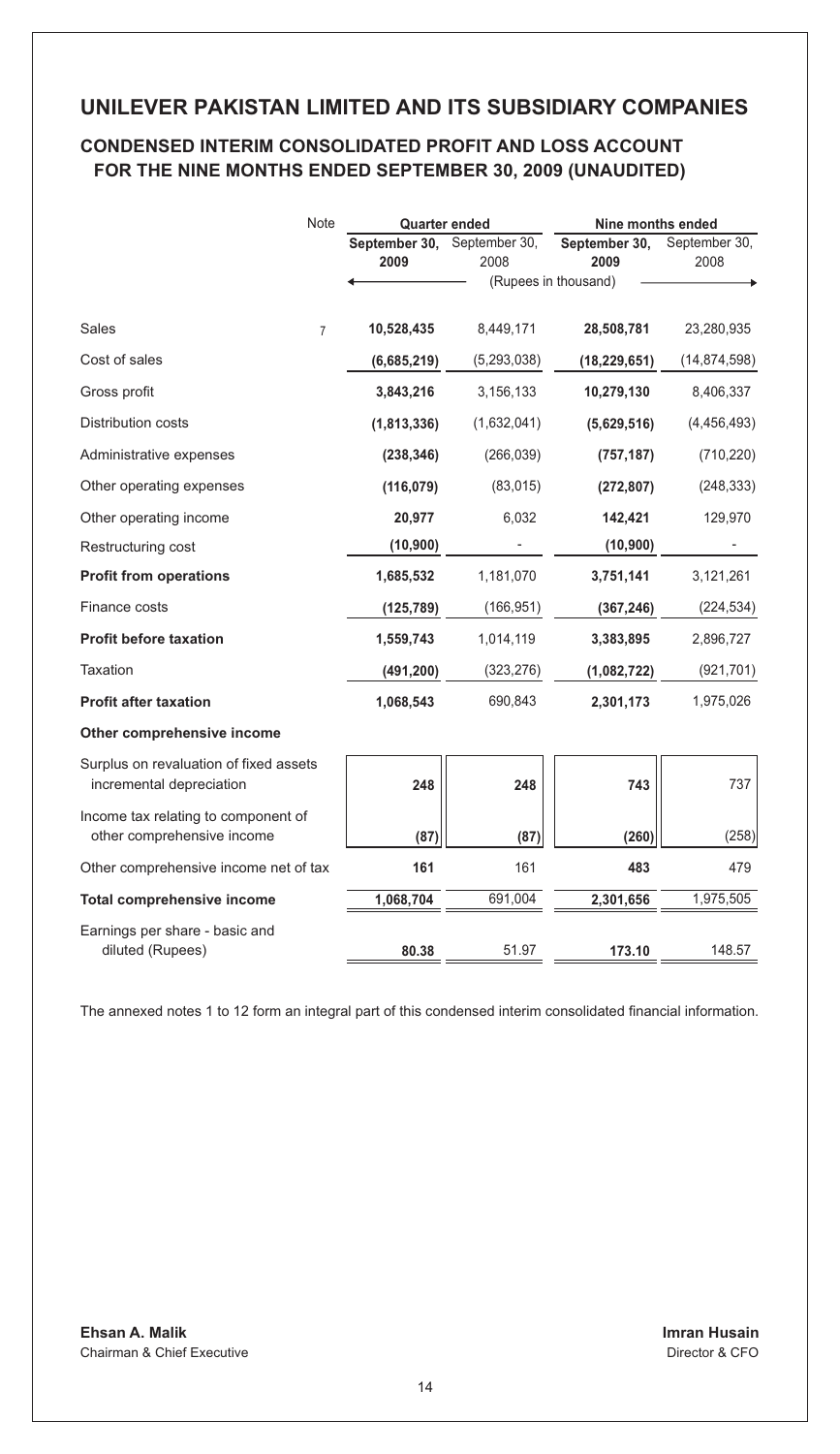## **CONDENSED INTERIM CONSOLIDATED CASH FLOW STATEMENT FOR THE NINE MONTHS ENDED SEPTEMBER 30, 2009 (UNAUDITED)**

|                                                            | Note September 30,<br>2009 | September 30,<br>2008 |
|------------------------------------------------------------|----------------------------|-----------------------|
|                                                            | (Rupees in thousand)       |                       |
| <b>CASH FLOWS FROM OPERATING ACTIVITIES</b>                |                            |                       |
| Cash receipts from customers                               | 34,611,865                 | 28,008,950            |
| Cash paid to suppliers, service providers and employees    | (21, 319, 258)             | (19, 557, 962)        |
| Payments of indirect taxes and other statutory duties      | (6, 594, 539)              | (5,471,140)           |
| Payments of royalty and technical services fee             | (886, 323)                 | (691, 122)            |
| Finance costs paid                                         | (409, 965)                 | (199, 691)            |
| Income tax paid                                            | (858, 888)                 | (796, 811)            |
| Retirement benefit obligations paid                        | (37, 915)                  | (7,966)               |
| Decrease / (increase) in long term loans                   | 7,754                      | (59, 294)             |
| Decrease / (increase) in long term deposits                |                            |                       |
| and prepayments                                            | 116,175                    | (538, 845)            |
| Net cash from operating activities                         | 4,628,906                  | 686,119               |
| <b>CASH FLOWS FROM INVESTING ACTIVITIES</b>                |                            |                       |
| Purchase of property, plant and equipment                  | (755, 547)                 | (1, 134, 843)         |
| Sale proceeds of property, plant and equipment on disposal | 52,121                     | 42,017                |
| Return received on savings accounts and term deposits      | 15,986                     | 2,071                 |
| Dividend received                                          | 12                         | 12                    |
| Net cash used in investing activities                      | (687, 428)                 | (1,090,743)           |
| <b>CASH FLOWS FROM FINANCING ACTIVITIES</b>                |                            |                       |
| Decrease in liabilities against assets subject to          |                            |                       |
| finance leases                                             | (24, 170)                  | (22, 780)             |
| Dividends paid                                             | (749, 711)                 | (1, 392, 619)         |
| Short term loan received from associated undertaking       |                            | 1,023,000             |
| Net cash used in financing activities                      | (773, 881)                 | (392, 399)            |
| Net increase / (decrease) in cash and cash equivalents     | 3,167,597                  | (797, 023)            |
| Cash and cash equivalents at the beginning of the period   | (3,002,514)                | (118, 555)            |
| Cash and cash equivalents at the end of the period<br>8    | 165,083                    | (915, 578)            |

The annexed notes 1 to 12 form an integral part of this condensed interim consolidated financial information.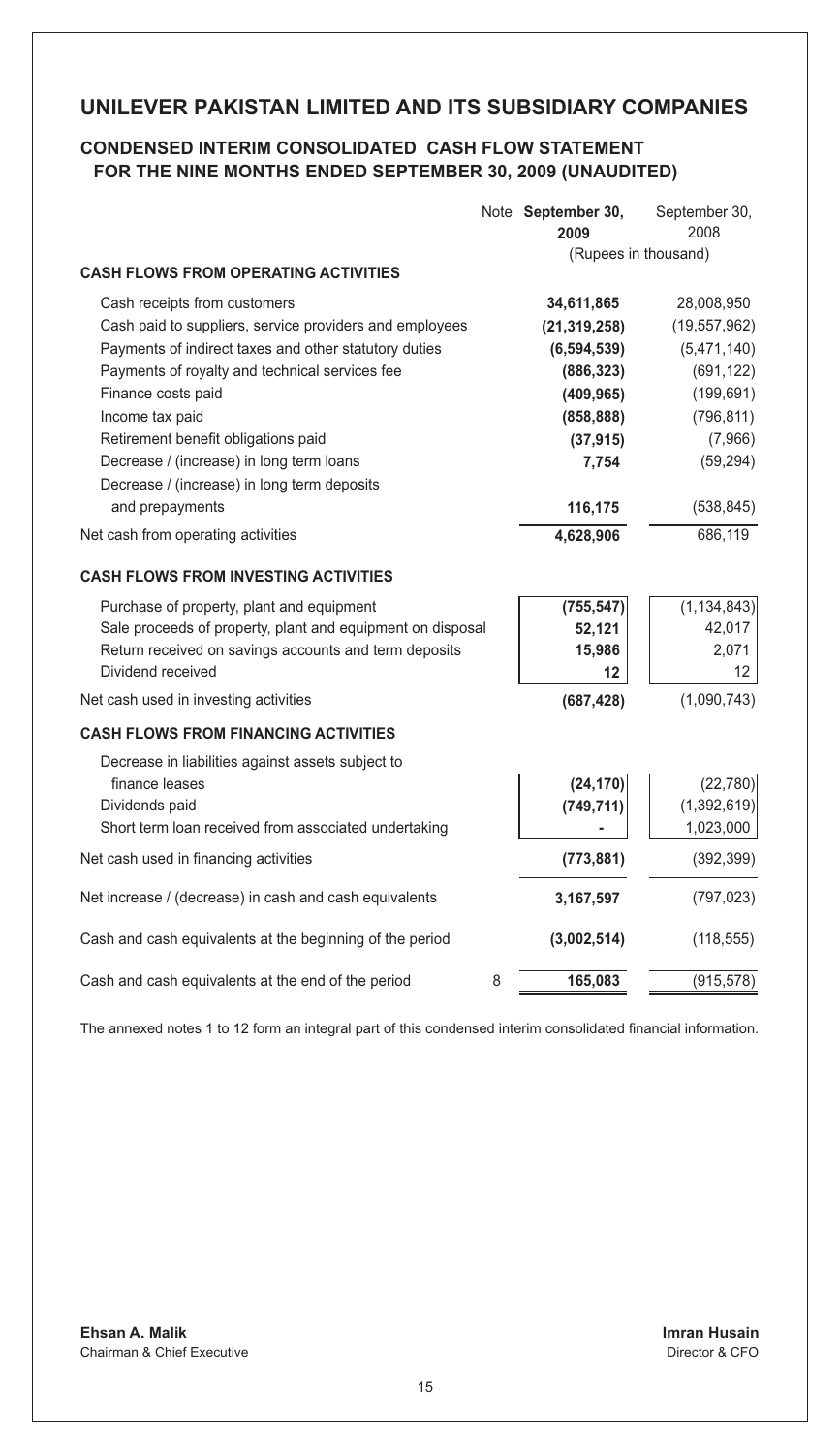# **CONDENSED INTERIM CONSOLIDATED STATEMENT OF CHANGES IN EQUITY FOR THE NINE MONTHS ENDED SEPTEMBER 30, 2009 (UNAUDITED)**

|                                                                                                                                                              | <b>SHARE</b>   | <b>RESERVES</b>                                                                      |                        |                                 |                                            |                                  | <b>TOTAL</b>                     |
|--------------------------------------------------------------------------------------------------------------------------------------------------------------|----------------|--------------------------------------------------------------------------------------|------------------------|---------------------------------|--------------------------------------------|----------------------------------|----------------------------------|
|                                                                                                                                                              | <b>CAPITAL</b> | Difference of<br>capital under<br>schemes of<br>arrangements<br>for<br>amalgamations | CAPITAL<br>Contingency | Other                           | <b>REVENUE</b><br>Unappropriated<br>profit | <b>SUB TOTAL</b>                 |                                  |
|                                                                                                                                                              |                |                                                                                      |                        | (Rupees in thousand)            |                                            |                                  |                                  |
| Balance as at January 1, 2008                                                                                                                                | 669,477        | 70,929                                                                               | 363,106                | 33,895                          | 864,191                                    | 1,332,121                        | 2,001,598                        |
| Total comprehensive income for the<br>nine months ended September 30, 2008                                                                                   |                |                                                                                      |                        |                                 | 1,975,026                                  | 1,975,026                        | 1,975,026                        |
| Transferred from unappropriated profit to<br>contingency reserve - Note 6.1                                                                                  |                |                                                                                      | 50,201                 |                                 | (50, 201)                                  |                                  |                                  |
| Employee benefits cost under IFRS 2<br>- "Share-based Payment"<br>- Charge for the period<br>- Settlement during the period                                  |                |                                                                                      | ÷,                     | 18,440<br>(30,601)<br>(12, 161) |                                            | 18,440<br>(30, 601)<br>(12, 161) | 18,440<br>(30, 601)<br>(12, 161) |
| <b>Dividends</b><br>For the year ended December 31, 2007<br>- On cumulative preference shares                                                                |                |                                                                                      |                        |                                 |                                            |                                  |                                  |
| @ 5% per share<br>- Final dividend on ordinary shares<br>@ Rs. 63 per share<br>For the year ended December 31, 2008<br>- Interim dividend on ordinary shares |                |                                                                                      |                        |                                 | (239)<br>(837, 514)                        | (239)<br>(837, 514)              | (239)<br>(837, 514)              |
| @ Rs. 66 per share                                                                                                                                           |                |                                                                                      |                        |                                 | (877, 395)                                 | (877, 395)                       | (877, 395)                       |
| Balance as at September 30, 2008                                                                                                                             | 669,477        | 70,929                                                                               | 413,307                | 21,734                          | 1,073,868                                  | 1,579,838                        | 2,249,315                        |
| Balance as at January 1, 2009                                                                                                                                | 669,477        | 70,929                                                                               | 321,471                |                                 | 1,183,243                                  | 1,575,643                        | 2,245,120                        |
| Total comprehensive income for the<br>nine months ended September 30, 2009                                                                                   |                |                                                                                      |                        |                                 | 2,301,656                                  | 2,301,656                        | 2,301,656                        |
| <b>Dividends</b><br>For the year ended December 31, 2008<br>- On cumulative preference shares                                                                |                |                                                                                      |                        |                                 |                                            |                                  |                                  |
| @ 5% per share                                                                                                                                               |                |                                                                                      |                        |                                 | (239)                                      | (239)                            | (239)                            |
| - Final dividend on ordinary shares<br>@ Rs. 57 per share<br>For the year ended December 31, 2009                                                            |                |                                                                                      |                        |                                 | (757, 751)                                 | (757, 751)                       | (757, 751)                       |
| - Interim dividend on ordinary shares<br>@ Rs. 92 per share                                                                                                  |                |                                                                                      |                        |                                 | (1,223,036)                                | (1,223,036)                      | (1,223,036)                      |
| Balance as at September 30, 2009                                                                                                                             | 669,477        | 70,929                                                                               | 321,471                | ä,                              | 1,503,873                                  | 1,896,273                        | 2,565,750                        |

The annexed notes 1 to 12 form an integral part of this condensed interim consolidated financial information.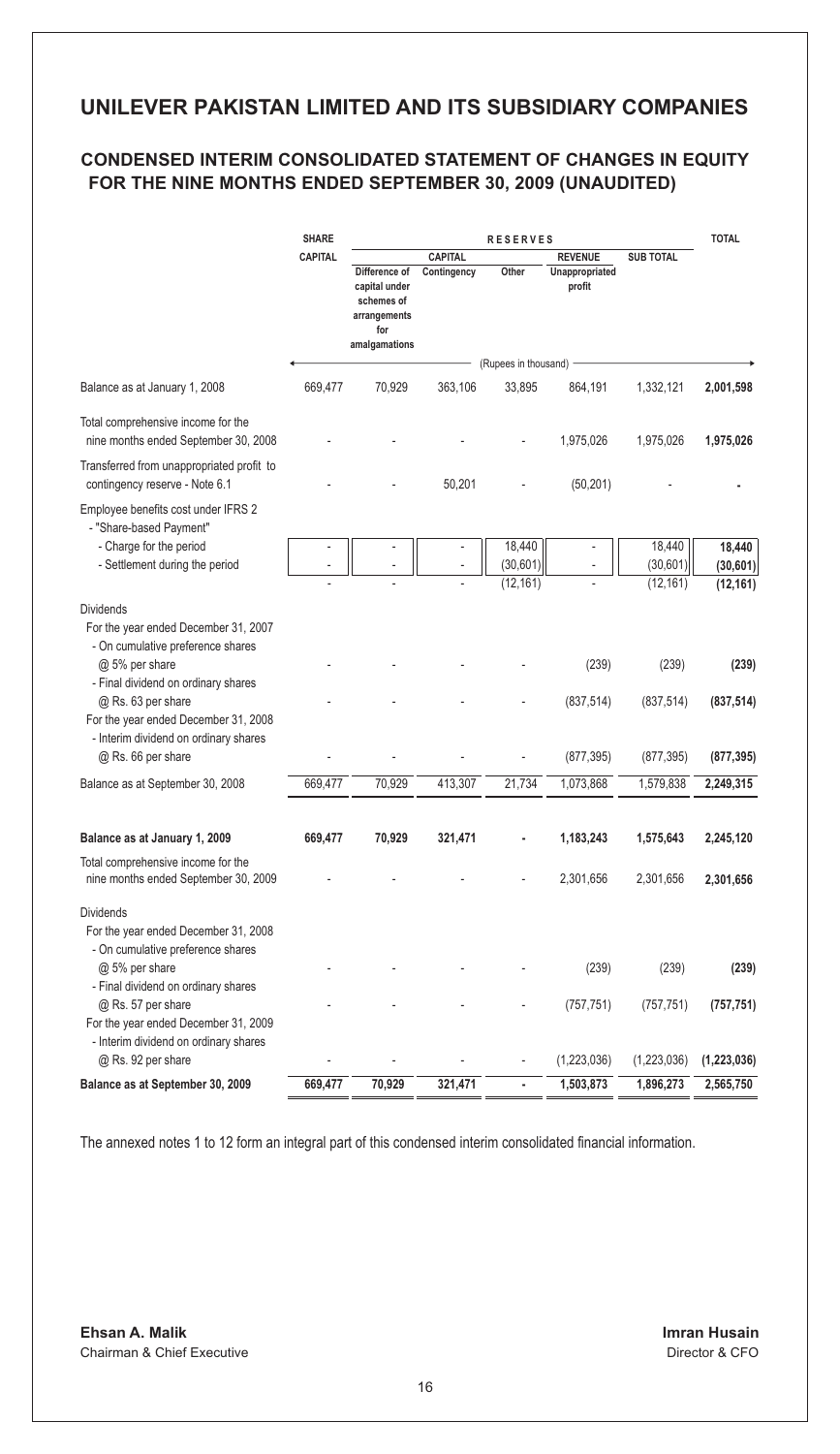## **NOTES TO THE CONDENSED INTERIM CONSOLIDATED FINANCIAL INFORMATION FOR THE NINE MONTHS ENDED SEPTEMBER 30, 2009 (UNAUDITED)**

## **1. BASIS OF PRESENTATION**

This condensed interim consolidated financial information includes the financial information of Unilever Pakistan Limited (the parent company), Lever Chemicals (Private) Limited, Levers Associated Pakistan Trust (Private) Limited and Sadiq (Private) Limited. The condensed interim financial information of the subsidiary companies has been consolidated on a line by line basis.

All inter company balances and transactions have been eliminated.

#### **2. BASIS OF PREPARATION**

This condensed interim consolidated financial information has been prepared in accordance with the requirements of International Accounting Standard No. 34, "Interim Financial Reporting" and is being submitted to the shareholders as required by Section 245 of the Companies Ordinance, 1984 and the Listing Regulations of the Karachi, Lahore and Islamabad Stock Exchanges.

#### **3. ACCOUNTING POLICIES**

The present accounting policies, adopted for the preparation of this condensed interim consolidated financial information are the same as those applied in the preparation of the preceeding annual consolidated financial statements of the Group for the year ended December 31, 2008.

|    |                                                                            |                      | Audited      |
|----|----------------------------------------------------------------------------|----------------------|--------------|
|    |                                                                            | September 30,        | December 31, |
|    |                                                                            | 2009                 | 2008         |
| 4. | <b>PROPERTY, PLANT AND EQUIPMENT</b>                                       | (Rupees in thousand) |              |
|    | Operating assets - at net book value<br>Capital work in progress - at cost | 4,258,946            | 3,988,216    |
|    | Civil works                                                                | 7,686                | 25,600       |
|    | Plant and machinery                                                        | 538,353              | 414,462      |
|    |                                                                            | 546.039              | 440,062      |
|    |                                                                            | 4.804.985            | 4.428.278    |

**4.1** Details of additions and disposals to operating assets during the nine months ended September 30, 2009 are:

|                                  | <b>Additions</b> |               | <b>Disposals</b><br>at net book value) |               |  |
|----------------------------------|------------------|---------------|----------------------------------------|---------------|--|
|                                  | (at cost)        |               |                                        |               |  |
|                                  | September 30,    | September 30, | September 30,                          | September 30, |  |
|                                  | 2009             | 2008          | 2009                                   | 2008          |  |
|                                  |                  |               | (Rupees in thousand)                   |               |  |
| Owned                            |                  |               |                                        |               |  |
| Leasehold land                   |                  |               | 181                                    |               |  |
| Building on freehold land        | 22,807           | 60,510        | ٠                                      |               |  |
| Building on leasehold land       | 2,358            | 272           |                                        |               |  |
| Plant and machinery              | 520,481          | 979,379       | 5,344                                  | 3,836         |  |
| Electrical, mechanical and       |                  |               |                                        |               |  |
| office equipment                 | 97,154           | 54,105        | 82                                     | 89            |  |
| Furniture and fittings           | 4,070            | 3,518         | 296                                    | 393           |  |
| Motor vehicles                   | 2,700            | 21,099        | 8,565                                  | 8,749         |  |
| Assets held under finance leases |                  |               |                                        |               |  |
| Motor vehicles                   | 3,952            | 54,396        | 1,218                                  | 1,344         |  |
|                                  | 653,522          | 1,173,279     | 15.686                                 | 14,411        |  |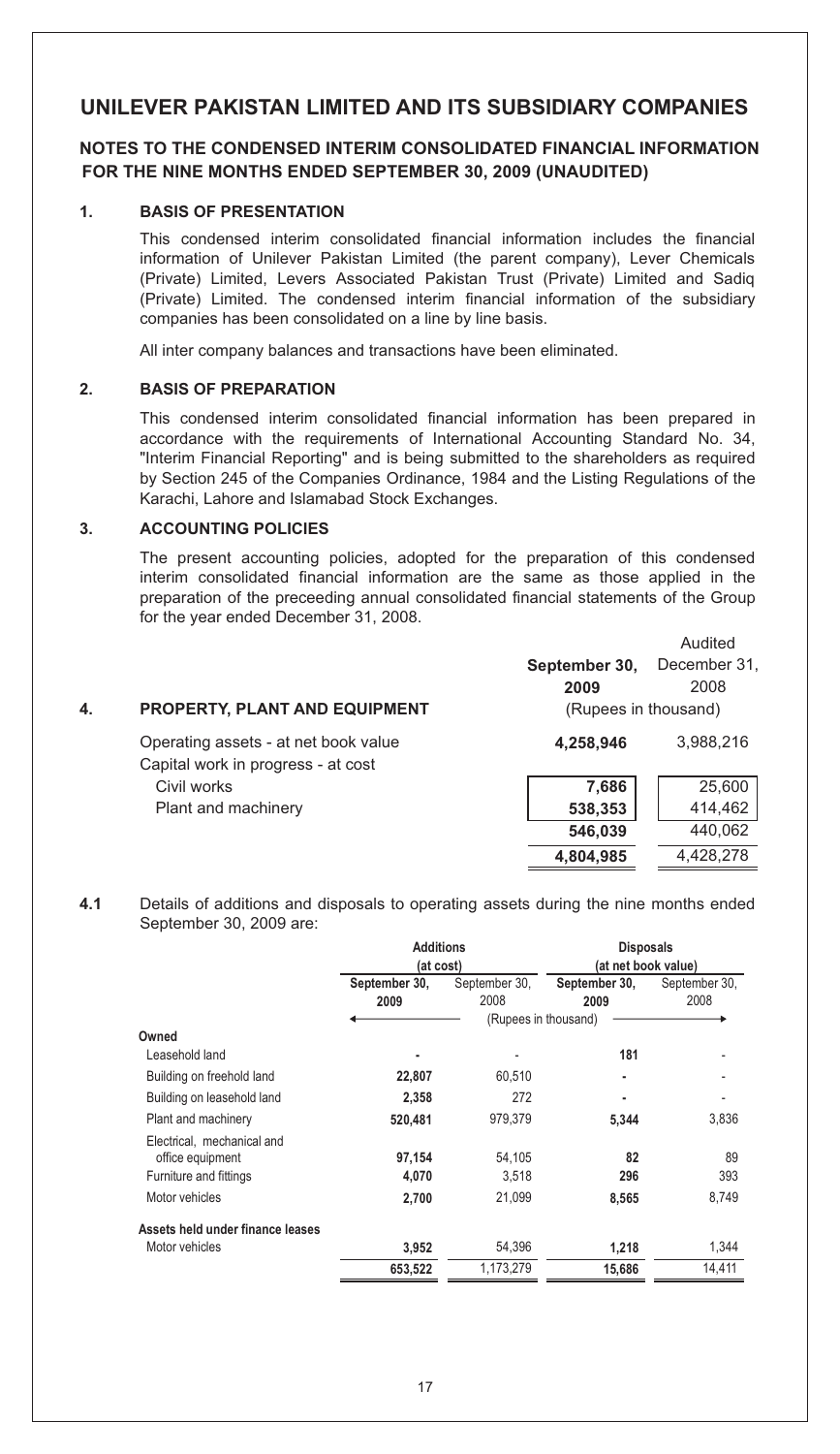## **5. RETIREMENT BENEFITS**

With effect from January 1, 2009 the Group has given option to its management staff for a new defined contribution plan i.e., DC Pension Fund in place of existing pension and management gratuity defined benefit schemes. As a result, present value of obligation as at January 1, 2009 amounting to Rs. 225.02 million under the existing pension and management gratuity plans in respect of employees who have opted for the new scheme has been transferred to the DC Pension Fund.

Unrecognised actuarial losses of Rs. 37.01 million have been recognised in this financial information as a result of option availed by the employees.

## **6. CONTINGENCY AND COMMITMENTS**

### **6.1 CONTINGENCY**

The contingency amount reported in respect of Sindh Development Infrastructure Fee / Cess in the annual consolidated financial statements has remained constant to Rs. 321.47 million as at September 30, 2009. There has been no change in its status from December 31, 2008.

### **6.2 COMMITMENTS**

The commitments for capital expenditure outstanding as at September 30, 2009 amounted to Rs. 75.92 million (December 31, 2008: Rs. 126.23 million).

### **7. SEGMENT ANALYSIS**

### **7.1 SEGMENT RESULTS**

|                                             | Home and<br>Personal<br>Care | <b>Beverages</b> | Ice Cream            | Other    | Total      |
|---------------------------------------------|------------------------------|------------------|----------------------|----------|------------|
|                                             |                              |                  | (Rupees in thousand) |          |            |
| For the quarter ended<br>September 30, 2009 |                              |                  |                      |          |            |
| Turnover                                    | 6,077,568                    | 2,912,697        | 1.309.731            | 228,439  | 10,528,435 |
| Segment result                              | 1,403,741                    | 192.622          | 137.612              | 54,107   | 1,788,082  |
| For the quarter ended<br>September 30, 2008 |                              |                  |                      |          |            |
| Turnover                                    | 4,841,907                    | 2.390.463        | 1.029.920            | 186,881  | 8,449,171  |
| Segment result                              | 984.285                      | 251.315          | 33.923               | (9, 186) | 1.260.337  |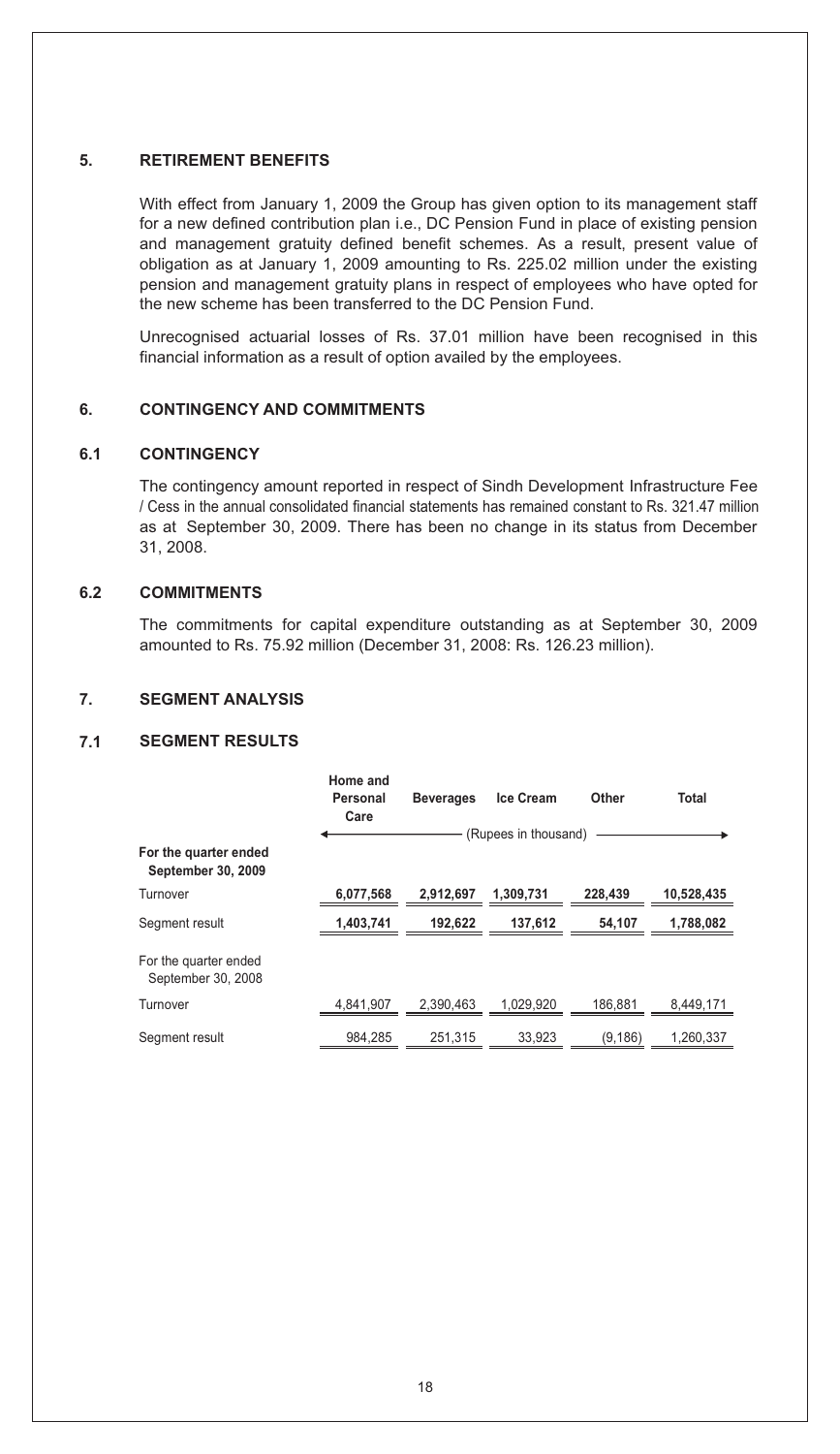|                                             | Home and<br>Personal<br>Care | <b>Beverages</b> | <b>Ice Cream</b>     | Other     | <b>Total</b> |
|---------------------------------------------|------------------------------|------------------|----------------------|-----------|--------------|
|                                             |                              |                  | (Rupees in thousand) |           |              |
| For nine months ended<br>September 30, 2009 |                              |                  |                      |           |              |
| Turnover                                    | 16,064,420                   | 8.320.048        | 3.443.508            | 680.805   | 28,508,781   |
| Segment result                              | 2,956,664                    | 576.864          | 308.743              | 57,221    | 3,899,492    |
| For nine months ended<br>September 30, 2008 |                              |                  |                      |           |              |
| Turnover                                    | 12,432,246                   | 7.194.391        | 3,118,985            | 535.313   | 23,280,935   |
| Segment result                              | 2,544,165                    | 635,456          | 81,646               | (14, 133) | 3,247,134    |
|                                             |                              |                  |                      |           |              |

Reconciliation of segment results with profit after tax is as follows:

|                                      | <b>Quarter ended</b> |            | Nine months ended |            |
|--------------------------------------|----------------------|------------|-------------------|------------|
|                                      | <b>September</b>     | September  | <b>September</b>  | September  |
|                                      | 2009                 | 2008       | 2009              | 2008       |
|                                      | (Rupees in thousand) |            |                   |            |
| Total profit for reportable segments | 1,788,082            | 1,260,337  | 3,899,492         | 3,247,134  |
| Administrative expenses unallocated  | 3,452                | (2, 284)   | (7,065)           | (7, 510)   |
| Other operating expenses             | (116, 079)           | (83,015)   | (272, 807)        | (248, 333) |
| Other operating income               | 20,977               | 6,032      | 142,421           | 129,970    |
| Restructuring costs                  | (10, 900)            |            | (10, 900)         |            |
| Finance cost                         | (125, 789)           | (166, 951) | (367, 246)        | (224, 534) |
| Taxation                             | (491, 200)           | (323, 276) | (1,082,722)       | (921, 701) |
| Profit after tax                     | 1.068.543            | 690.843    | 2,301,173         | 1.975.026  |

## **7.2 SEGMENT ASSETS**

|                                             | Home and<br>Personal<br>Care | <b>Beverages</b> | Ice Cream            | Other   | Total     |
|---------------------------------------------|------------------------------|------------------|----------------------|---------|-----------|
|                                             |                              |                  | (Rupees in thousand) |         |           |
| As at September 30, 2009                    |                              |                  |                      |         |           |
| Total segment assets                        | 3,745,243                    | 2.178.413        | 3,135,076            | 123.286 | 9,182,018 |
| As at December 31, 2008 -<br><b>Audited</b> |                              |                  |                      |         |           |
| Total segment assets                        | 3,448,520                    | 1,779,154        | 3,469,902            | 66,356  | 8,763,932 |

Segment assets consist primarily of property, plant and equipment, intangibles, stores and spares, stock in trade and trade and other debts.

Reconciliation of segment assets with total assets in the balance sheet is as follows:

|                               | September 30,<br>2009 | Audited<br>December 31,<br>2008 |  |
|-------------------------------|-----------------------|---------------------------------|--|
|                               | (Rupees in thousand)  |                                 |  |
| Total for reportable segments | 9,182,018             | 8,763,932                       |  |
| Unallocated assets            | 2,625,550             | 2,654,507                       |  |
| Total as per balance sheet    | 11,807,568            | 11,418,439                      |  |